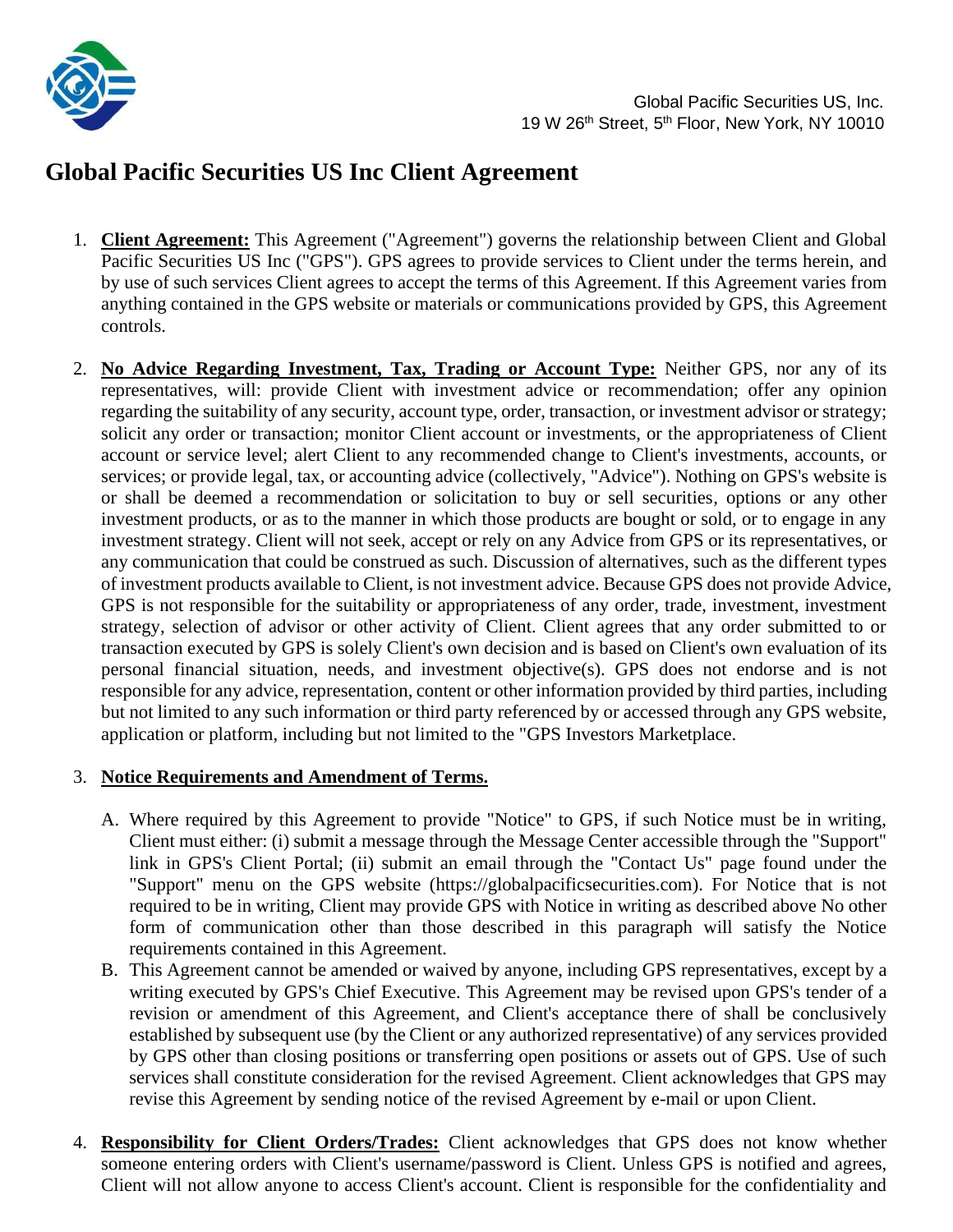

use of, and will reasonably safeguard and will not permit others to use, Client's account credentials, such as Client's username, password or security device. Client agrees to provide immediate Notice to GPS of any theft or loss of such credentials, or any unauthorized access to Client's account. Use of Client's credentials to effect any action will constitute conclusive evidence that GPS may treat such action as authorized. Client is responsible for all transactions entered using Client's credentials. GPS is not liable for loss or damages caused by any third party using Client's credentials. Unless GPS agrees in a writing executed by its Chief Executive, Client will not permit any third party to access Client's account using Client's account credentials.

# 5. **Order Routing:**

- A. Unless otherwise directed by the Client, GPS will authorize IBKR select the market/dealer to which to route Client's orders. Client is responsible for trading in accordance with any rules or policies applicable to Client's order (e.g., trading hours, order types, etc.). GPS does not guarantee execution of every order and it does not guarantee execution at the best posted price; GPS may not have access to every market or dealer; orders of others may trade ahead of Client's order; market centers may not honor posted prices or may re-route orders; and market rules, decisions, system failures or other matters may prevent or delay execution of Client's orders or cause orders not to receive the best price.
- B. **Special Risks of Algorithmic Orders:** GPS authorizes IBKR make available various order types that use computerized algorithms. These order types allow Client to input various conditions as part of an order placed with GPS. Client agrees that if algorithmic order types are used, it is Client's responsibility to understand how the order type works, including through review of the information on the GPS website describing particular order types. Algorithmic trading involves special risks, including, among others, the risk of software or design flaws, technical errors, adverse market impacts from algorithmic orders and rapid losses. Client understands and agrees to accept these risks when using algorithmic orders and Client waives any right to make claims against GPS in connection with such orders.
- 6. **Payment for Orders and Rebates:** GPS may receive discounts, rebates, payments, or other consideration from IBKR or an exchange, market, dealer or other party in exchange for routing an order to them or in connection with an order that they trade against or permit others to trade against. In consideration of services provided by GPS to Client, GPS is authorized to receive and retain such payments, rebates, or other consideration in whole or in part for its own account and not that of Client, and do so without disclosing the amount received. In some instances, but at its sole discretion, GPS may share this consideration with Client. GPS's policies and procedures regarding such consideration are described generally in GPS's Order Routing and Payment for Order Flow Disclosure, which is posted on GPS's website and provided to Client, although GPS does not warrant such information, as it is subject to change without notice. The nature of any such consideration received by GPS in connection with any Client transaction is available upon GPS's receipt of written Notice from Client requesting such information.
- 7. **Order Cancellation/Modification:** Client acknowledges that it may not be possible to cancel or modify an order and Client is responsible for executions notwithstanding a request to cancel or modify an order.

### 8. **Order Execution:**

- A. GPS is authorized to execute Client orders as agent or principal as it subsequently confirms to Client. GPS may act as agent both for buyer and seller in a transaction. GPS use IBKR to execute orders, and in such cases the executing party shall have the benefit of all GPS's rights hereunder.
- B. GPS may terminate Client's use of GPS's services at any time in GPS's sole discretion without prior notice to Client. GPS may also decline to accept, to execute or to cancel any Client order, or may otherwise restrict, in whole or in part, Client's use of GPS's services at any time, for any length of time,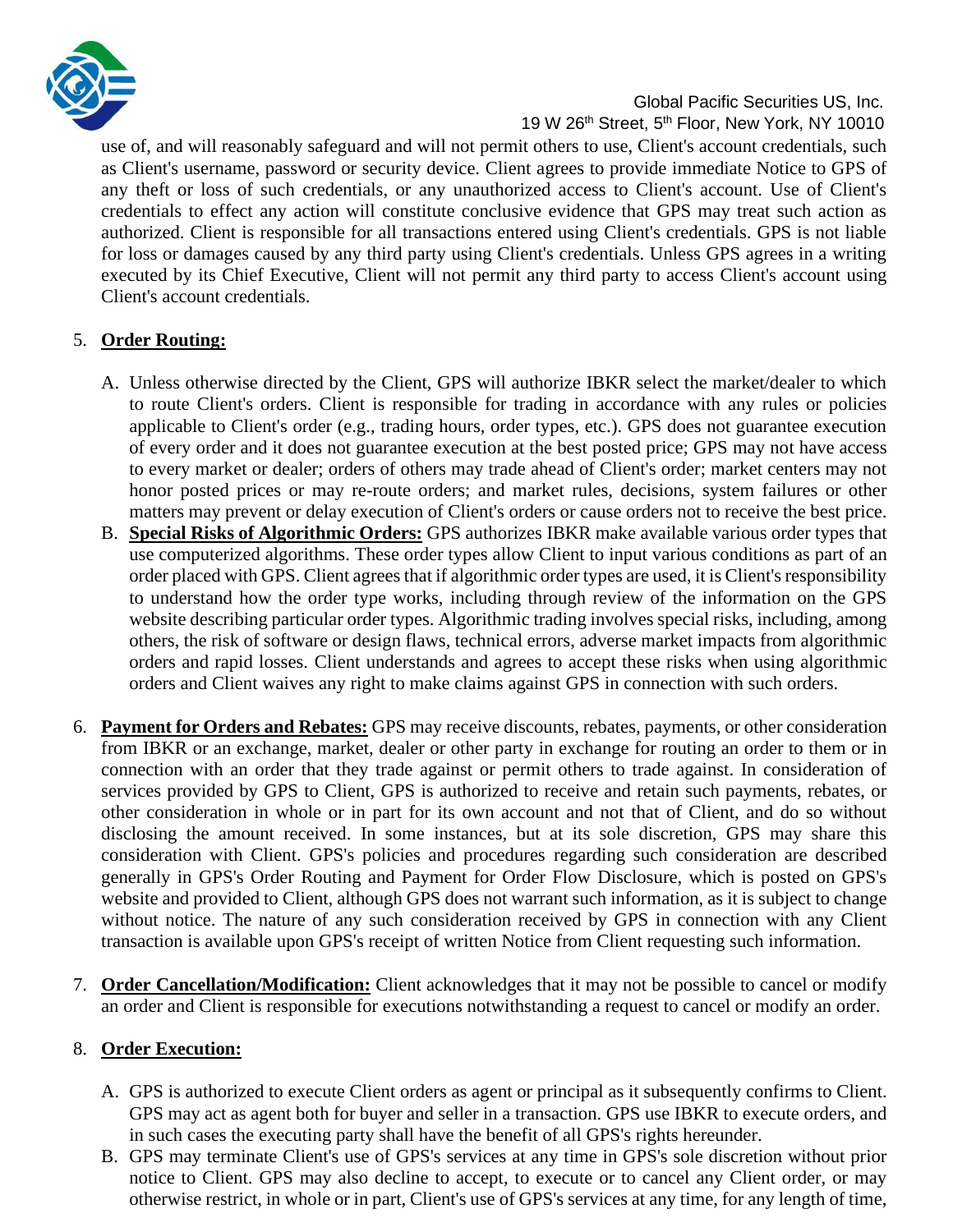

in GPS's sole discretion, without prior notice to Client. Such restrictions on trading activity may include, but are not limited to: (i) prohibiting Client from engaging in trading of (or entering orders to open or increase the size of a position in) any individual instrument or category of instrument (whether stock, option, or another security, or other investment product); (ii) prohibiting certain types of trades or orders; or (iii) limiting order size or value at risk. Notwithstanding the above, Client remains responsible for its orders and transactions without regard to whether GPS restricts, or does not restrict, Client's trading activity. All transactions are subject to rules and policies of relevant markets and clearinghouses, and applicable laws and regulations. GPS IS NOT LIABLE FOR ANY ACTION OR DECISION OF ANY EXCHANGE, MARKET, DEALER, CLEARINGHOUSE OR REGULATOR, OR THE DIRECT OR INDIRECT CONSEQUENCES THEREOF.

C. Exchanges and regulators require brokers to impose various pre-trade filters and other checks to try to ensure that orders do not disrupt the market or violate market rules. Exchanges, other markets and dealers also apply their own filters and limits to orders they receive. These filters or order limits may cause Client's orders, including but not limited to market orders, to be delayed in submission or execution, either by GPS or by the market. Filters may also result in an order being cancelled or rejected. GPS may also cap the price or size of Client's orders before they are submitted to an exchange. GPS reserves the right in its sole discretion, without notice, to impose filters and order limits on any Client order and will not be liable for any effect of filters or order limits implemented by GPS or an exchange, market or dealer.

### 9. **Confirmations and reporting errors:**

- **A.** GPS has no Responsibility for Client's transmission of orders that are inaccurate or not received by GPS, and may execute any order or trade on the terms actually received by GPS. Client is bound by its trades as executed, if execution is consistent with Client's order as entered. GPS may, in its sole discretion, adjust Client's account to correct any error. Client agrees to promptly return to GPS any erroneous payment, transfer or distribution.
- **B.** Client will monitor each order until GPS confirms execution or cancellation. Confirmations of executions or cancellations may be delayed or erroneous (e.g., due to computer system issues or inaccurate reporting), or may be cancelled or adjusted by an exchange, market or dealer. Client will submit Notice to GPS immediately (but in no event within more than one (1) business day) if: (i) Client fails to receive an accurate confirmation; (ii) Client receives a confirmation that is different than Client's order; or (iii) Client receives a confirmation for an order that Client did not place. If Client fails to provide such Notice, GPS reserves the right to remove the trade from Client's account or require Client to accept the trade, in GPS's sole discretion. Client shall provide GPS with immediate Notice upon receipt of erroneous information in any account statement or other form not addressed in (i) - (iii) above.
- 10. **Proprietary Trading - Display of Client Orders:** Subject to all laws and regulations, Client authorizes GPS to execute proprietary trades for itself and its affiliates, even though GPS may simultaneously hold unexecuted Client orders for the same products at the same price. Client further agrees that GPS may trade with Client for its own account or for an GPS affiliate or another client and may earn a profit on those trades.
- 11. Client Qualification Client warrants that Client's account application is true and complete and that Client will immediately provide written Notice to GPS of any information changes. Client authorizes GPS to make any inquiry (with third parties or otherwise) to verify information. Client represents that all assets held in Client's account belong to Client, and that all trading in Client's account is conducted solely for the benefit of Client.
	- A. Natural Persons: For individual accounts, Client warrants that Client: (i) is over 18; (ii) is under no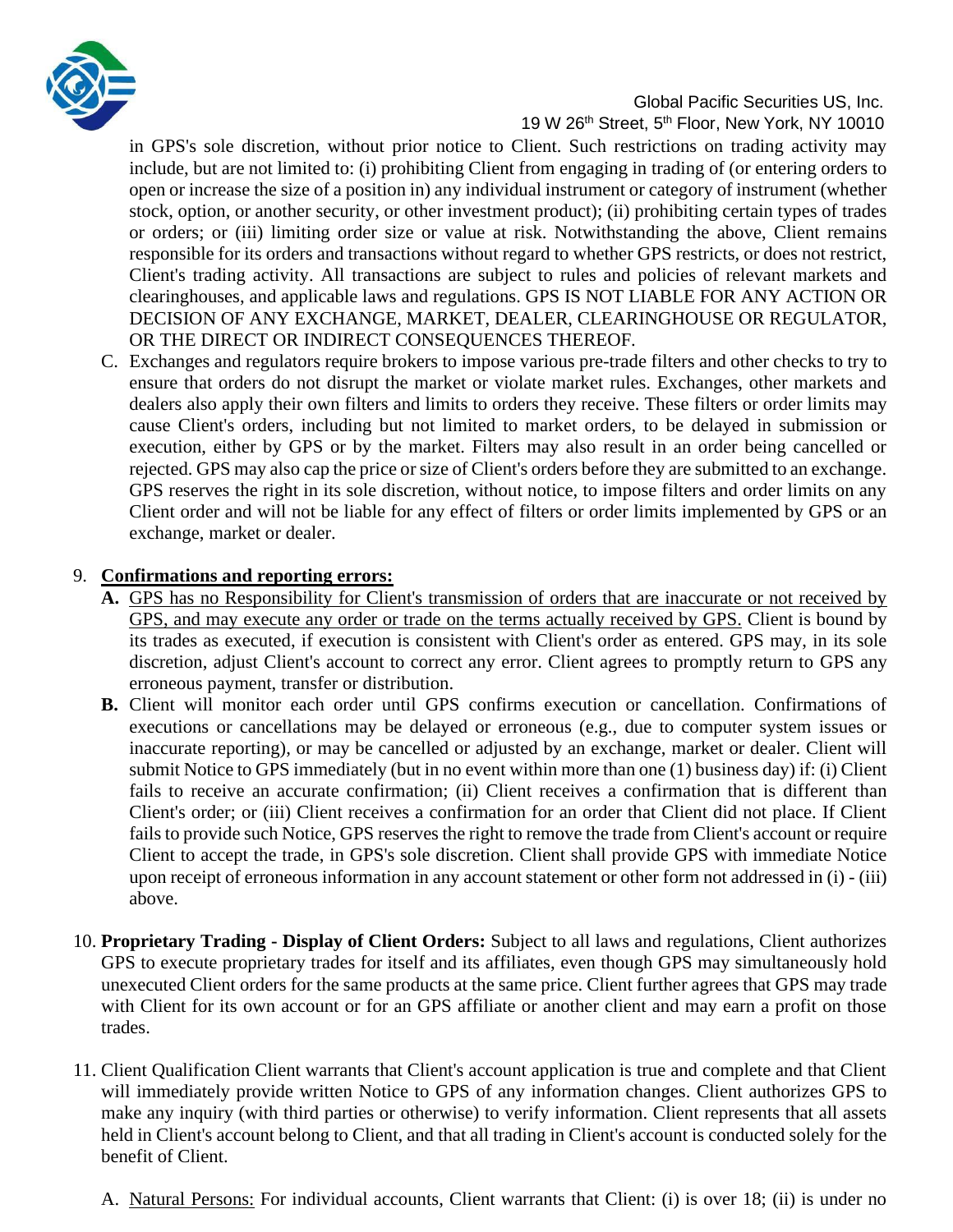

19 W 26<sup>th</sup> Street, 5<sup>th</sup> Floor, New York, NY 10010

legal incapacity; and (iii) has sufficient knowledge and experience to understand the nature and risks of the products to be traded.

- B. Organizations: For organization accounts, Client and its authorized representatives warrant that Client: (i) is authorized under its governing documents and in the jurisdictions in which it is organized or regulated to enter this Agreement and trade (including on margin if applicable) the products it selects; (ii) is under no legal incapacity; and (iii) that persons identified to enter orders have proper authority and have sufficient knowledge and experience to understand the nature and risks of the products to be traded.
- C. Trusts: For trust accounts, "Client" refers to the Trust and its Trustees. Trustees represent that there are no Trustees other than those listed in the account application and certify that GPS may follow instructions from any Trustee and deliver funds, securities, or any other assets to any Trustee or on any Trustee's instructions, including delivering assets to a Trustee personally. GPS, in its sole discretion, may require written consent of any or all Trustees prior to following any instruction of any Trustee. Trustees certify that Trustees have the power under the Trust's governing documents and applicable law to enter this Agreement, open the type of account applied for, and enter transactions and issue instructions. Such powers include, without limitation, authority to buy, sell (including short), exchange, convert, tender, redeem and withdraw assets (including delivery of securities to or from the account) to trade securities on margin or otherwise (including the purchase or sale of options), for the Trust. Should only one Trustee execute this Agreement, Trustee represents that Trustee has the authority to execute this Agreement, without consent of the other Trustees. Trustees certify that all instructions directing GPS to execute trades or any other type of transaction for this account will comply with the Trust's governing documents and applicable law, and that all trading in this account will be consistent with the powers delegated to the Trustees by the Trust's governing documents and with the fiduciary duties of the Trustees to the Trust and the beneficiaries of the Trust. Trustees also certify that Trustees will inform any beneficiaries of the Trust of the activity in the Trust's account as required by the Trust's governing documents and applicable law. The Trust and the Trustees, jointly and severally, shall indemnify GPS and hold GPS harmless from any claim, loss, expense or liability arising from or related to GPS effecting any instructions from the Trustees, including but not limited to instructions to buy, sell, transfer or withdraw account assets, even if such instructions may be interpreted to be beyond the scope of the Trustees' authority. Trustees will provide GPS with immediate Notice if the authority of the Trustees changes in any manner relating to this Agreement, including but not limited to any change affecting the accuracy of any warranties made herein. GPS has no duty to review or enforce the legal terms of any Trust with an account at GPS and GPS may rely entirely on the instructions of the Trustees or persons apparently authorized to act on behalf of the Trust, regardless of whether GPS has some or all of the Trust documents in GPS's possession.
- D. Regulated Persons and Entities; Control Persons and Insiders: Unless Client provides written Notice to GPS otherwise, Client represents that Client is not: a broker-dealer; futures commission merchant; regulated investment professional; or affiliate, associated person or employee thereof. Client agrees to submit written Notice to GPS immediately if Client becomes employed or associated with a brokerdealer, futures commission merchant or other type of regulated investment professional. Client will provide GPS with immediate written Notice if Client, or any person or entity affiliated with Client or acting on Client's behalf, is or becomes an insider or control person with respect to any security listed on any exchange.

### 12. **Designation of a Trusted Contact Person:**

- **A.** Client is encouraged, but not required, to designate a Trusted Contact Person ("TCP") for Client's account. A TCP is someone who is 18 years of age or older that Client authorizes GPS to contact for assistance if GPS is concerned that Client may be the victim of financial exploitation or experiencing mental or physical impairment that is affecting Client's ability to manage Client's account.
- **B.** By designating a TCP, Client authorizes GPS (and your advisor or introducing broker if you have one)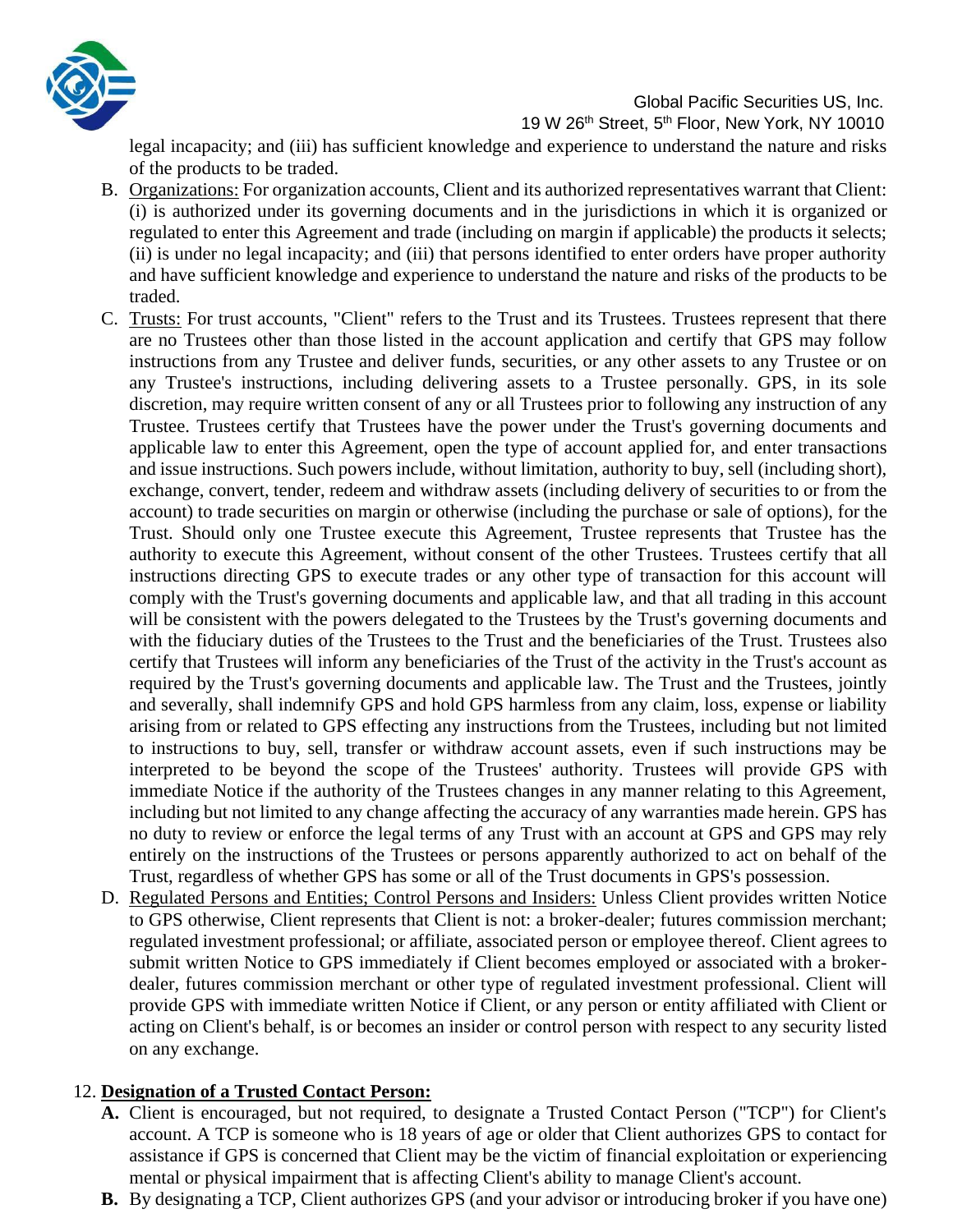

to contact the TCP in GPS's sole discretion and to disclose to the TCP any information in GPS's possession about Client and Client's account, including financial information, Client's identity and contact information, the identity of any legal guardian, executor, trustee or holder of power of attorney, and facts regarding the circumstances that have caused GPS to contact the TCP for assistance.

- **C.** Designating a TCP does not ensure that financial exploitation will not be attempted or occur and does not obligate GPS to contact the TCP. Client waives any claim for loss or damages against GPS arising out of or relating to GPS contacting (or not contacting) a Client-designated TCP.
- 13. **Joint Accounts:** Each joint account holder agrees that each joint holder has authority, without notice to the other, to: (i) buy or sell securities, options and other derivatives, or other products (including on margin); (ii) receive account confirmations and correspondence; (iii) receive and dispose of money, securities or other assets; (iv) enter, terminate, or agree to modify this Agreement; (v) waive any part of this Agreement; and (vi) deal with GPS as if each joint holder was the sole holder. Notice to any joint holder constitutes notice to all joint holders. Each joint account holder is jointly and severally liable to GPS for all account matters. GPS may follow instructions of any joint holder and make delivery of any account property to any joint account holder individually.

Upon the death of any joint holder, the surviving holder shall provide immediate written Notice to GPS and GPS may, before or after receipt of Notice, initiate proceedings, require documents, retain or liquidate assets or restrict transactions as it deems advisable in its sole discretion to protect itself against any liability or loss. The estate of any deceased joint account holder and each surviving joint account holder will be liable, jointly and severally, to GPS for any debt or loss in the account or upon liquidation of the account. Unless Clients indicate otherwise, GPS may presume that joint account holders are joint tenants with rights of survivorship, and upon the death of any such joint tenant, the account shall be vested in the surviving holders, without in any manner releasing the deceased joint tenant's estate from liability.

14. **Custodial Accounts:** If an account is opened under either the Uniform Gifts to Minors Act or the Uniform Transfers to Minors Act (UGMA or UTMA), the custodian of the account represents that all assets in the account belong to the beneficiary and that the custodian will only use the assets for the beneficiary's benefit. The custodian agrees to transfer and deliver to the beneficiary all securities and other property held in the account promptly upon the beneficiary attaining the age specified by the governing state law for termination of the custodianship. In addition, the custodian acknowledges that GPS may restrict the custodian's access to the account upon termination of the custodianship.

# 15. **Margin:**

- A. Risk of Margin Trading: Client understands that margin trading is highly risky and may result in a loss of funds greater than Client has on deposit in the account. Client represents that Client has read the disclosure titled "Disclosure of Risks of Margin Trading" provided separately by GPS.
- B. Requirement to Maintain Sufficient Margin Continuously:
	- i. GPS authorizes IBKR to deal with Margin transactions. Margin transactions are subject, at all times, to the initial and maintenance margin requirements established by IBKR or the applicable exchanges, clearinghouses and regulators, whichever is greater ("Margin Requirements"). GPS's "house" margin requirements may exceed the margin required by any exchange, clearinghouse or regulator and may include leverage ratio limits or position size limits for securities, or other investment products (even for apparently low-risk positions), and may exceed 100% depending upon the product and market conditions.
	- ii. IBKR may modify margin requirements for any or all clients for any open or new positions at any time, in GPS's sole discretion without prior notice. Client shall monitor Client's account so that at all times the account contains sufficient equity to meet Margin Requirements. GPS may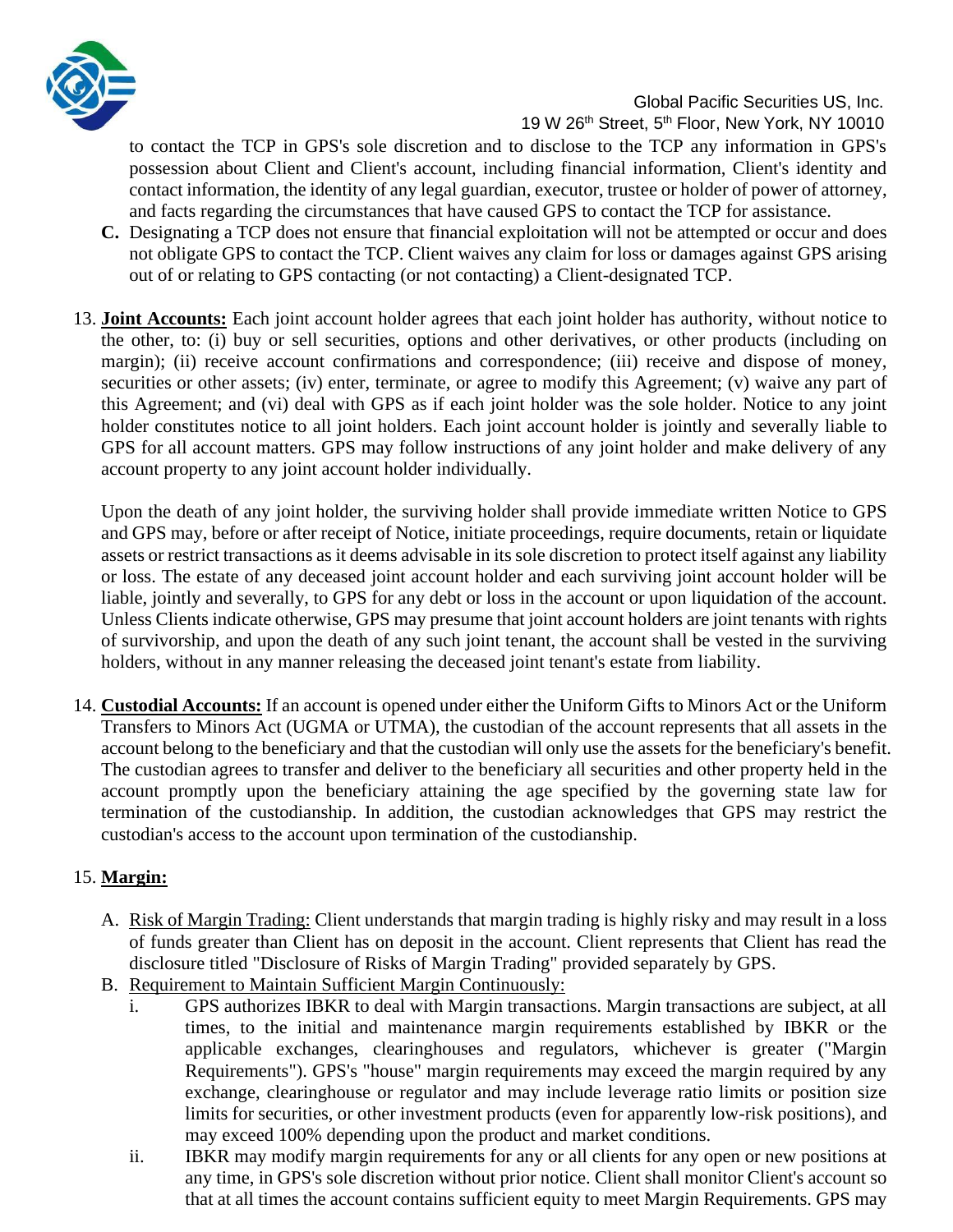

reject any order if Client's account has insufficient equity to meet Margin Requirements and may delay processing of any order while determining the margin status of the account. Client shall maintain, without notice or demand by GPS, sufficient equity in Client's account at all times to continuously meet Margin Requirements. Formulas for calculating Margin Requirements on the GPS website are indicative only and may not reflect actual Margin Requirements, which can change rapidly depending on market conditions. Client must at all times satisfy the Margin Requirements calculated by GPS. If Client has multiple accounts with GPS (or if Client utilizes GPS's partition function to create subaccounts), at GPS's sole discretion GPS may treat such accounts (and/or subaccounts) either as separate or as one account for purposes of applying the Margin Requirements. Client acknowledges that this may cause the total Margin Requirement to be higher than otherwise and could cause positions to be liquidated in one account or subaccount notwithstanding excess equity in another account or subaccount.

- iii. Client will not rely on GPS to close or liquidate positions in Client's account in the event Client's account does not comply with Margin Requirements. Client will not rely on GPS's liquidation rights and auto-liquidation systems to function as a stop-loss order. Client cannot assume that GPS's general policy to liquidate positions will prevent Client from losing more than Client has deposited. Among other things, market prices may not rise or fall incrementally, and GPS may not be able to close out a position at a price that would avoid losses greater than the margin deposit. Likewise, GPS may in its discretion delay or decide not to liquidate positions in an account with a margin deficit and shall have no liability for any loss sustained by Client in connection with such delay of or forbearance from liquidation.
- iv. For the purposes of determining Client's compliance with Margin Requirements, IBKR will determine in its sole discretion the value of positions and assets in Client's account. IBKR's calculations may differ from the values or prices disseminated by exchanges or other market data sources. For example, IBKR may calculate its own index values, Exchange Traded Fund ("ETF") values or derivatives values, and IBKR shall have the sole discretion in deciding whether and how to value securities, derivatives or other investment products based on bid price, offer price, last sale price, bid/ask midpoint or using some other method. IBKR may use a valuation methodology that is more conservative than the marketplace as a whole and this may effectively constitute a higher "house" margin requirement, which IBKR has the right to establish. IBKR may raise Margin Requirements in advance of an upcoming change in the required exchange or clearinghouse margin even before the effective date of such change.
- v. Client acknowledges and agrees that Margin Requirements and related rules of exchanges, clearinghouses and regulators generally are designed to protect the integrity of markets and the capital of broker-dealers that are subject to such rules and are not generally intended to protect the Client. GPS's failure to apply or enforce Margin Requirements and related rules shall not give Client any right to bring an action against GPS and nothing in this Agreement constitutes a warranty or undertaking that GPS will apply or enforce the Margin Requirements and related rules.
- C. GPS Generally Does Not Issue Margin Calls: GPS is not obligated to notify Client of any failure to meet Margin Requirements prior to GPS exercising its rights under this Agreement. GPS generally will not issue margin calls or credit Client's account to meet intraday or overnight margin deficiencies. GPS is authorized to authorize IBKR liquidate account positions in order to satisfy Margin Requirements without prior notice.
- 16. Liquidation of Positions and Offsetting Transactions:
	- A. CLIENT AGREES THAT GPS HAS THE RIGHT, IN ITS SOLE DISCRETION, BUT NOT THE OBLIGATION, TO AUTHORIZE IBKRTO LIQUIDATE ALL OR ANY PART OF CLIENT'S POSITIONS OR ASSETS IN ANY OF CLIENT'S GPS ACCOUNTS, INDIVIDUAL OR JOINT, AT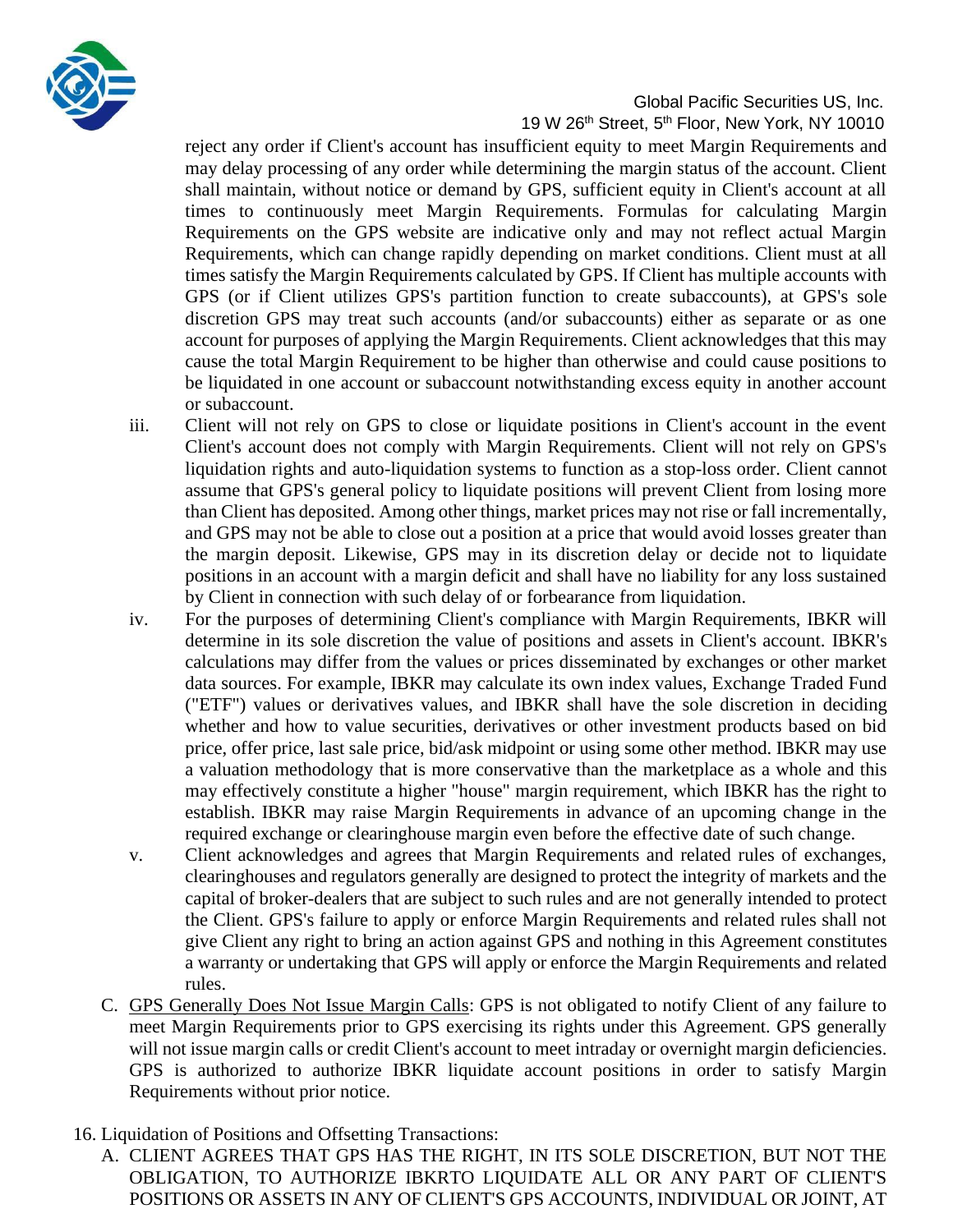

19 W 26<sup>th</sup> Street, 5<sup>th</sup> Floor, New York, NY 10010

ANY TIME AND IN ANY MANNER (INCLUDING BUT NOT LIMITED TO PRE-MARKET/AFTER-MARKET TRADING AND PRIVATE SALES) AND THROUGH ANY MARKET OR DEALER, WITHOUT PRIORNOTICE OR MARGIN CALL TO CLIENT IF AT ANY TIME:

- 1. CLIENT'S ACCOUNT HAS ZERO EQUITY OR IS IN DEFICIT (I.E., NEGATIVE EQUITY);
- 2. CLIENT'S ACCOUNT HAS INSUFFICIENT EQUITY TO MEET MARGIN REQUIREMENTS;
- 3. GPS AUTHORIZE IBKR TO ANTICIPATES (IN ITS SOLE DISCRETION) THAT THE HOLDING OF AN OPTION POSITION OR ANY OTHER POSITION IN CLIENT'S ACCOUNT LIKELY WILL RESULTIN A FUTURE MARGIN VIOLATION (FOR EXAMPLE UPON EXPIRATION OF A DERIVATIVE POSITION);
- 4. AN EVENT OF DEFAULT HAS OCCURRED;
- 5. THIS AGREEMENT HAS BEEN TERMINATED;
- 6. CLIENT SUBMITS, AND GPS EXECUTES, AN ORDER FOR WHICH CLIENT DOES NOT HAVE SUFFUCIENT FUNDS, OR
- 7. GPS AUTHORIZE IBKRTO DETERMINES (IN ITS SOLE DISCRETION) THAT LIQUIDATION IS NECESSARYOR ADVISABLE FOR GPS'S PROTECTION.

CLIENT SHALL BE LIABLE AND WILL PROMPTLY PAY IBKR FOR ANY DEFICIENCIES IN CLIENT'S ACCOUNT THAT ARISE FROM SUCH LIQUIDATION OR REMAIN AFTER SUCH LIQUIDATION. GPS HAS NO LIABILITY FOR ANY LOSS SUSTAINED BY CLIENT IN CONNECTION WITH SUCH LIQUIDATION (OR IF GPS DELAYS EFFECTING, OR DOES NOT EFFECT, SUCH LIQUIDATION), EVEN IF CLIENT RE-ESTABLISHES A LIQUIDATED POSITION AT A WORSE PRICE. CLIENT SHALL REIMBURSE AND HOLD GPS HARMLESS FOR ALL ACTIONS, OMISSIONS, COSTS, FEES (INCLUDING, BUT NOT LIMITED TO, ATTORNEY'S FEES), OR LIABILITIES ASSOCIATED WITH ANY SUCH LIQUIDATION UNDERTAKEN BY GPS.

- B. GPS may allow Client to request the order of liquidation of assets in Client's account in the event of a margin deficiency, but such requests are not binding on GPS and GPS retains the sole discretion to determine the assets to be liquidated and the order and manner of liquidation. GPS may liquidate Client positions through any market or dealer, or through foreclosures or any other method in GPS's sole discretion, and GPS or its affiliates may take the other side of liquidating transactions. If IBKR liquidates any positions in Client's account, such liquidation shall establish Client's gain or loss and remaining indebtedness to GPS.
- C. If GPS does not, for any reason, liquidate under-margined positions, and issues a margin call, Client must satisfy such call immediately as requested by depositing funds into Client's account. Even if a call is issued, GPS still may liquidate positions at any time.
- D. If any of the events itemized in Paragraph  $16(A)(1) (7)$  occurs, Client agrees that GPS also has the right, in its sole discretion, but not the obligation, to (i) freeze all or any part of positions or assets held in Client's account, or (ii) exercise options positions in Client's account. GPS may take these actions without prior notice to Client.
- E. For the avoidance of doubt, GPS agrees to not liquidate positions in a Client IRA account solely to satisfy an obligation in a separate account held by the same Client at GPS if such an action would jeopardize the tax-advantaged treatment of Client's IRA account under applicable rules. This provision is not intended to relieve Client of any obligation to GPS in connection with either of such accounts.
- 17. **Closing Rights Positions Prior to Expiration:** Prior to the start of the last trading day before expiration, Client agrees to close out any long (or short) option position or other rights position (including but not limited to equity options, and ETF options) that Client holds for which Client has insufficient equity, or may have insufficient equity at expiration, to exercise (or be assigned on) such position and to then carry the resulting underlying position in Client's account. Client acknowledges that approaching expiration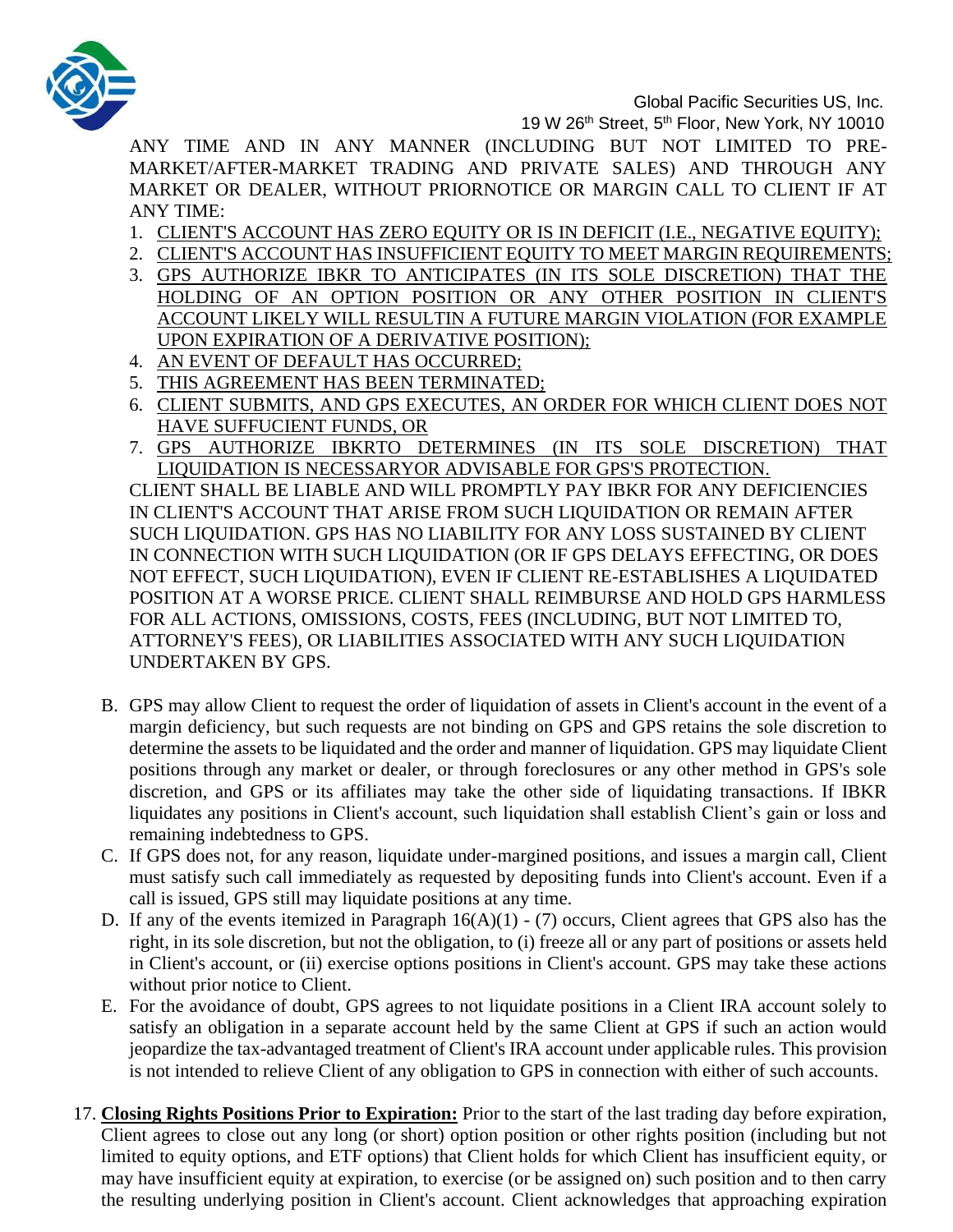

with long or short options for which Client does not or may not have sufficient equity to hold the underlying position puts the Client and GPS at serious risk (including the risk of market movements in the underlying product between expiration and the next opening of the market in the product). If GPS in its sole discretion determines that Client has or may have insufficient equity to take the underlying position in Client's account upon expiration of an option position, GPS has the right, but not the obligation, to: (i) liquidate some or all of the options or rights position prior to expiration; (ii) lapse some or all of the options (i.e., instruct that they not be exercised), even if in-the-money at expiration; and/or (iii) allow some or all of the options to be exercised or assigned and then liquidate the resulting position. Client shall have no claim for damages or lost profits resulting from GPS taking or not taking any of these actions.

- 18. **Mutual Funds:** Before investing in any mutual fund, Client agrees to read and understand the terms of its prospectus and acknowledges that certain mutual funds reserve the right to change or suspend their purchasing or redemption procedures under certain circumstances. Client accepts that trading in mutual funds may be subject to special fees, limitations or restrictions imposed by the fund, GPS, or both.
- 19. **Worthless and Non-Transferable Securities:** Client agrees GPS has the right to remove from Client account securities that are worthless and/or non-transferable, including any security that is deemed to have been cancelled, revoked or otherwise invalidated. Worthless, invalid or non-transferable securities subject to removal may include, but are not limited to, securities with revoked registration, orthose issued by an entity that is bankrupt, dissolved or has had its charter revoked.
- 20. **Position Limits:** Client agrees that GPS, in its sole discretion, may establish position limits and/or may limit the number of open positions that Client may execute or hold through GPS. Client agrees: (i) not to enter into any transaction that would have the effect of exceeding such position limits; (ii) that GPS may at any time reduce open positions by issuing closeout or offsetting trades or require Client to reduce open positions; and (iii) that GPS may refuse for any reason to accept orders to establish new positions. GPS may impose and enforce such limits, reduction, or refusal even if not required to do so by law or regulation. Client shall comply with all position limits established by GPS, any regulatory or self-regulatory organization, or by any exchange. Client agrees to submit immediate Notice to GPS if required to file position reports with any regulatory or self-regulatory organization or with any exchange and agrees to promptly provide GPS with copies of any such position reports.
- 21. **FINRA and SIPC Member:** GPS is a broker-dealer registered with the Securities and Exchange Commission and is a member of the Financial Industry Regulatory Authority ("FINRA"), CRD#:304566. GPS is a member of the Securities Investor Protection Corporation ("SIPC"). SIPC currently protects the securities and/or other property in certain Client accounts up to \$500,000, including \$250,000 for claims for cash. SIPC does not cover fluctuations in the market value of investments. Account protection is not provided for the accounts of banks or broker-dealers maintained for their own account. Nothing in this Agreement or on the GPS website is intended to be a representation or warranty with respect to the terms of SIPC coverage, which are determined by SIPC. Visit www.sipc.org or call (202) 371-8300 for more information. It is hereby agreed between Introducing Broker and IBKR that, for purposes of the "financial responsibility rules" of the Securities and Exchange Commission ("SEC") and Securities Investor Protection Act, the participants in the Fully Disclosed Accounts shall be deemed "customers" of IBKR and not the Introducing Broker.
- 22. **Short Sales:** GPS authorizes IBKR to deal with short sales. Client acknowledges that: (i) short sales must be made in a margin account, subject to Margin Requirements; (ii) interest rates paid to, or rates or fees collected from, Client in connection with borrowing securities to maintain short positions are subject to frequent change and will vary based on the nature of the security sold short (e.g., financing a short position in a hard-to-borrow stock may be much more costly); (iii) GPS may reject any short sale if GPS does not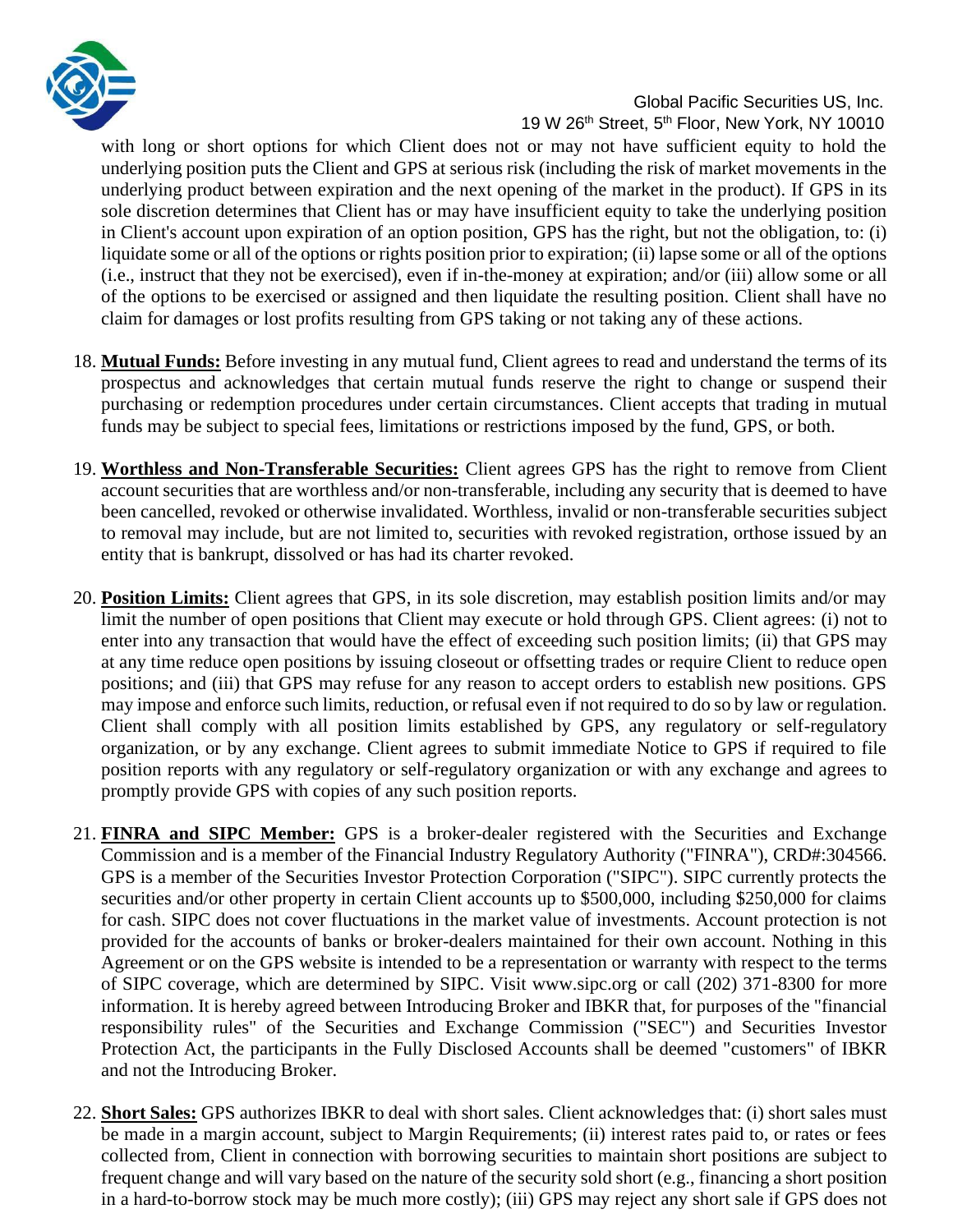

believe it can borrow the relevant security for delivery; (iv) if GPS cannot borrow (or re-borrow after a recall notice) stock, GPS may buy-in stock on Client's behalf, without notice to Client, to cover short positions and Client is liable for any losses/costs; and (v) short sale regulations, or unavailability of stock to borrow, may require GPS to close out a short position of Client, in which case Client may be charged commission on the close-out trade.

- 23. **GPS's Right to Loan/Pledge Client Assets:** GPS authorizes IBKR to deal with Loan/Pledge Client Assets. As permitted by law and without notice to Client, GPS is authorized by Client to lend to itself or others Client securities or assets (generally, securities that may be held in a margin account) and pledge, or repledge (or, for margin accounts, hypothecate or re-hypothecate) Client's securities and assets, separately or together with those of other Clients, for any amount due in any GPS account in which Client has an interest, without retaining in GPS's possession or control a like amount of assets. GPS may receive financial or other benefits by loaning Client securities and GPS may retain such benefits without disclosing the amount of or otherwise accounting for such benefits to Client. Such loans could limit Client's ability to exercise securities' voting rights.
- 24. **Security Interest:** GPS authorizes IBKR to deal with Security Interest. All assets of any kind held by or on behalf of GPS for Client's account are hereby pledged to GPS and Client hereby grants to GPS a perfected first-priority lien and security interest in GPS's favor to secure performance of obligations and liabilities to GPS arising under this or any other agreement with GPS. Notwithstanding the above, and for the avoidance of doubt, no assets of an IRA account shall be pledged as collateral for the obligations of any other accounts and no non-IRA account shall be pledged as collateral for the obligations of an IRA account.
- 25. **No Restricted Securities:** Unless Client has submitted written Notice to GPS to the contrary, no assets held as collateral are "restricted securities," as such term is defined pursuant to Rule 144 under the Securities Act of 1933, (the "Securities Act"), or securities of an issuer with which Client is an "affiliate" (as such term is defined pursuant to Rule 144 under the Securities Act), and Client will not attempt to sell such shares through GPS without prior written Notice to and written consent of GPS.
- 26. **Event of Default:** A "Default" occurs automatically, without notice, upon: (i) Client's breach or repudiation of any agreement with GPS; (ii) Client failure to provide assurances satisfactory to GPS (in GPS's sole discretion) of performance of an obligation, after request from GPS; (iii) proceedings by or against Client under any bankruptcy, insolvency, or similar law; (iv) assignment for the benefit of Client's creditors; (v) appointment of a receiver, trustee, liquidator or similar officer for Client or Client's property; (vi) Client representations being untrue or misleading when made or later becoming untrue and not corrected within three (3) business days; (vii) legal incompetence of Client; (viii) the suspension of, or the commencement of any proceeding to suspend Client's business or license issued by any regulatory or governmental body; (ix) Client failure to respond to GPS's attempts to contact the Client concerning potentially abandoned property; or (x) GPS having reason to believe that any of the foregoing is likely to occur imminently. Client agrees that, upon a Default, GPS may terminate any of GPS's obligations to Client and may deduct from the equity in any Client account any losses, costs, expenses or other liabilities incurred by GPS arising from such Default. Client unconditionally agrees that, upon a Default, GPS may terminate any or all GPS's obligations to Client and GPS shall have the right in its discretion, but not the obligation, without prior notice, to liquidate all or any part of Client's positions in any GPS account, individual or joint, at any time and any manner and through any market or dealer. Client shall reimburse and hold GPS harmless for all actions, omissions, costs, fees (including, but not limited to, attorney's fees), or liabilities associated with any Client Default or any transaction undertaken by GPS upon Default.
- 27. **Suspicious Activity:** If GPS in its sole discretion believes that a Client account has been involved in any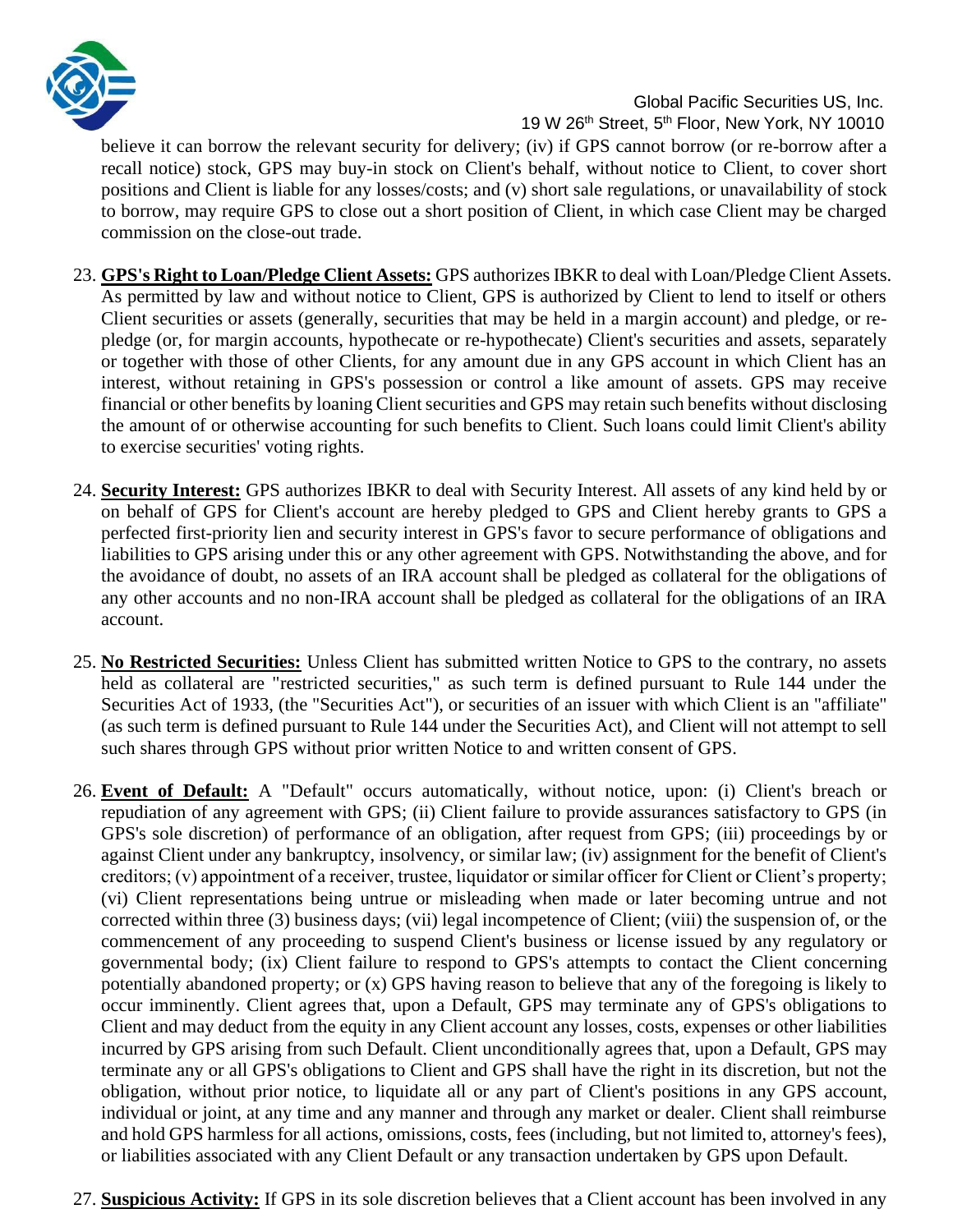

fraud or crime or violation of laws or regulations, has been accessed unlawfully, or is otherwise involved in any suspicious activity (whether as victim or perpetrator, or otherwise), GPS may suspend or freeze the account or any privileges of the account, may freeze or liquidate funds or assets of Client, or may utilize any of the remedies in this Agreement for a "Default." Client waives any claim for loss or damages against GPS arising out of or related to GPS exercising its rights under this paragraph.

28. **Unclaimed Property:** Under the laws applicable to Client's account, GPS may be required to turn over to government authorities' property that is deemed abandoned. To avoid such escheatment of property, Client must periodically show activity on their account (by logging in) or otherwise contact GPS. Before remitting abandoned property, GPS will send written notice to the last know physical and email address on the account. GPS is not liable for any loss arising from or related to escheatment of Client property under applicable law.

### 29. **Multi-Currency Function in GPS Accounts:**

- A. GPS authorizes IBKR to deal with multi-currency function in GPS accounts. Clients may be able to conduct transactions and trade products denominated in different currencies. If Client incurs an obligation in a currency (for example, by a withdrawal of such currency or by purchase of a product denominated in such currency), and if insufficient funds exist in the account in that currency, a margin loan shall be created to fund the obligation, secured by the assets in Client's accounts. If Client maintains positions denominated in foreign currencies, IBKR will calculate Margin Requirements by applying exchange rates specified by IBKR. IBKR will apply "haircuts" (a percentage discount on the foreign currency equity amount) to reflect the possibility of fluctuating exchange rates between the base currency and the foreign currency. Client must closely monitor margin requirements at all times, particularly for positions denominated in foreign currencies, because fluctuation in the currency and the value of the underlying position can cause a margin deficit and may result in liquidation of Client's positions.
- B. GPS does not warrant that it will allow cash withdrawals or deposits in every currency in which investment products are denominated on the IBKR platform. In such case, Client authorizes GPS to convert the currency of the credit or debit of the product to a currency in which a withdrawal or deposit is allowed (at then-current rates on the IBKR platform, plus applicable commission). If the account type or the IBKR platform does not support carrying a debit in a particular currency to satisfy an obligation to GPS incurred in that currency (for example, by entering an order in an options in a particular currency), Client agrees that IBKR may convert to the appropriate currency funds sufficient to meet applicable obligations or requirements.
- C. Client agrees that GPS's obligations to Client shall be denominated in: (i) the United States dollar; (ii) a currency in which funds were deposited by Client or were converted at the request of Client, to the extent of such deposits and conversions; or (iii) a currency in which funds have accrued to the Client as a result of trading conducted on a designated contract market or registered derivatives transaction execution facility, to the extent of such accruals. Information regarding Client's currency conversions is provided on the GPS Client statements.
- D. Client further agrees that GPS may authorize IBKR to hold Client funds in: (i) the United States; (ii) a money-center country as defined by the US Commodity Exchange Act and regulations thereunder; or (iii) the country of origin of the currency. In addition, Client agrees GPS to authorize IBKR to hold Client's funds outside the United States, in a jurisdiction that is neither a money-center country nor the country of origin of the currency in order to facilitate Client's trading in investments denominated in that jurisdiction's currency.

### 30. **Commissions and Fees, Interest Charges, Funds:**

**A.** Client shall pay to GPS commissions, fees and interest at the rates and terms specified on the GPS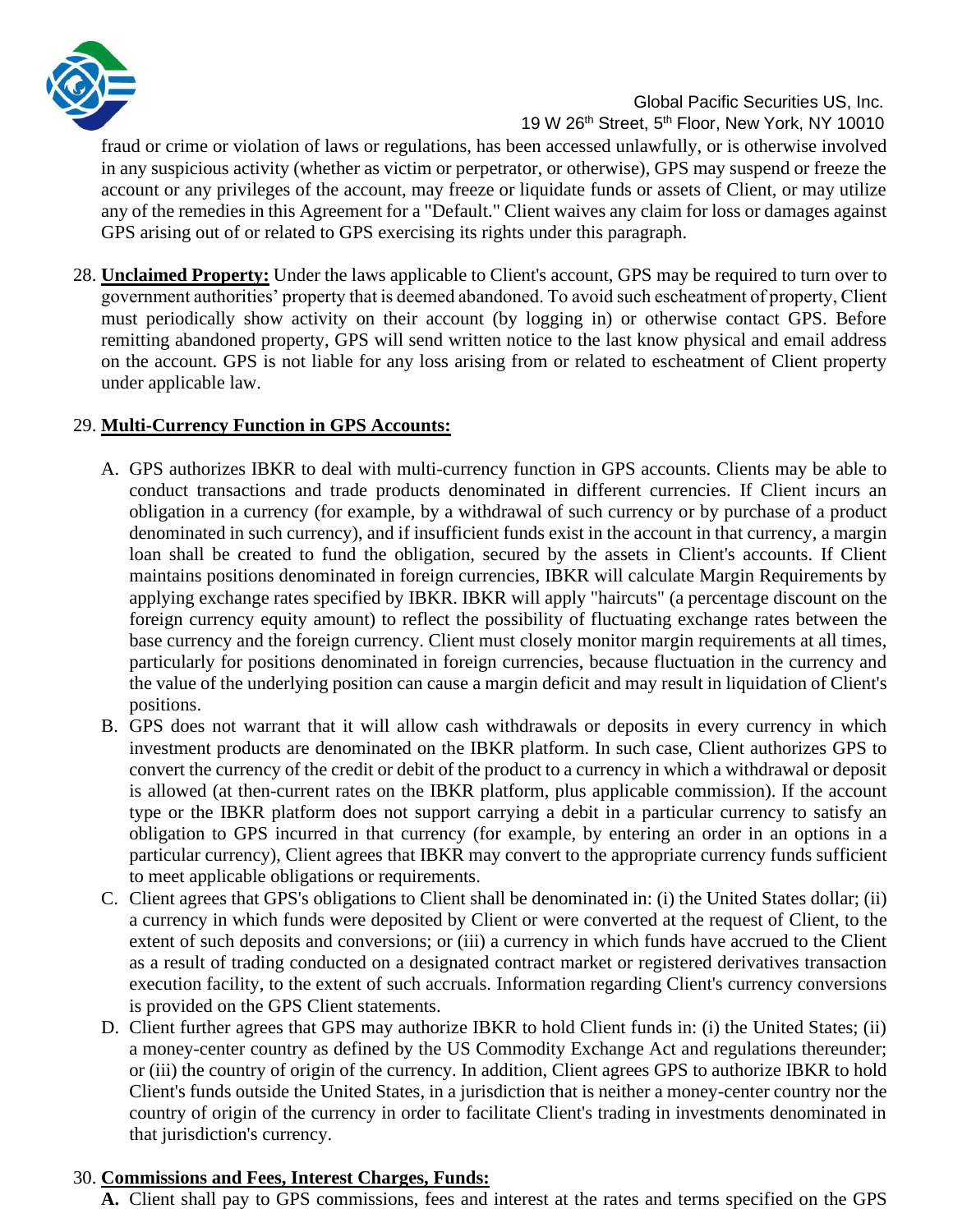

#### 19 W 26<sup>th</sup> Street, 5<sup>th</sup> Floor, New York, NY 10010

website unless: (i) otherwise agreed in writing by GPS (through its Chief Executive; or (ii) a separate commission, fee or interest schedule applies based on Client's relationship to a third party, such as an introducing broker or financial advisor for Client's GPS account.

- **B.** GPS deducts commissions and fees from Client accounts, which will reduce account equity. Commissions will generally be deducted on the same day as they are earned, which is generally the trade date. Positions will be liquidated (as set forth in Paragraph 16) if commissions or other charges cause a margin deficiency. Changes to commissions and fees are effective immediately either upon posting on the GPS website or email or other written notice to Client. GPS shall pay credit interest to, and charge debit interest from, Client at interest rates and terms published on the GPS website. Client funds will not be disbursed until after transactions are settled. The terms and conditions that govern the deposit and withdrawal of funds (including holding periods) are as specified on the GPS website.
- **C.** For certain products, GPS may offer "tiered" or "unbundled" or "component" commissions where the total commission is based on various component factors (e.g., exchange fees, GPS fees, etc.). These commission models are not intended to be a direct pass-through of exchange and third-party fees and rebates. Costs passed on to clients in these commission schedules may be greater than the costs paid by GPS to the relevant exchange, regulator, clearinghouse or third party. For example, GPS may receive volume discounts that are not passed on to clients. Likewise, rebates passed on to clients by GPS may be less than the rebates GPS receives from the relevant market.
- **D.** GPS is not required to compensate Client for any differential tax treatment, and if Client is allocated a substitute payment in lieu of interest, dividends, or other payments, Client understands that such a payment may not be entitled to the same tax treatment. GPS may allocate payments in lieu of interest, dividends, or other payments by any mechanism permitted by law.
- **E.** Notwithstanding any language to the contrary in this Agreement or on the GPS website regarding credit and debit interest, interest rates for a particular currency may be "negative." If the interest rate on funds held in a particular currency is negative, this means Client will be charged a fee at the negative interest rate for positive balances in such currency, and earn interest for negative balances in the currency. Client should refer to rates specified on the GPS website.

### 31. **Account Deficits and Exposure Fees:**

- A. If an account incurs an equity deficit (regardless of account type), margin interest rates as specified on the GPS website will apply until the balance is repaid. GPS has the right, but not the obligation, to treat a cash account in equity deficit as a margin account. Client agrees to pay reasonable costs and expenses of collection for any unpaid Client deficit, including attorneys' and collection-agent fees. If GPS seeks to recover any unpaid Client deficit through a court or arbitration proceeding, GPS reserves the right to recover interest at statutory interest rates, rather than margin interest rates. GPS may take all steps permissible under applicable law to recover an unpaid Client deficit, including but not limited to transferring or assigning the debt to an affiliate or other third-party entity for collection.
- B. GPS calculates and charges a daily "exposure fee" to Client accounts that are deemed in GPS's discretion to have significant risk exposure (potential exposure that exceeds the account's equity were certain scenarios to occur). The exposure fee is NOT a form of insurance for Client's account. If Client's account incurs a debt or deficit to GPS, Client remains liable to GPS to satisfy that debt or deficit. Payment of exposure fees does NOT reduce, offset, or relieve Client of that liability Deduction of exposure fees will reduce account equity. Positions may be liquidated if exposure fees cause a margin deficiency.
- 32. **Risks of Foreign Markets; After Hours Trading:** Client acknowledges that trading securities, options, derivatives, or any products on a foreign market is speculative and involves high risk. Trading outside ordinary market hours poses special risks, including risk of lower liquidity, higher volatility, changing prices, unlinked markets, news announcements affecting prices, and wider spreads. Client represents that Client is knowledgeable of, and able to assume, these risks.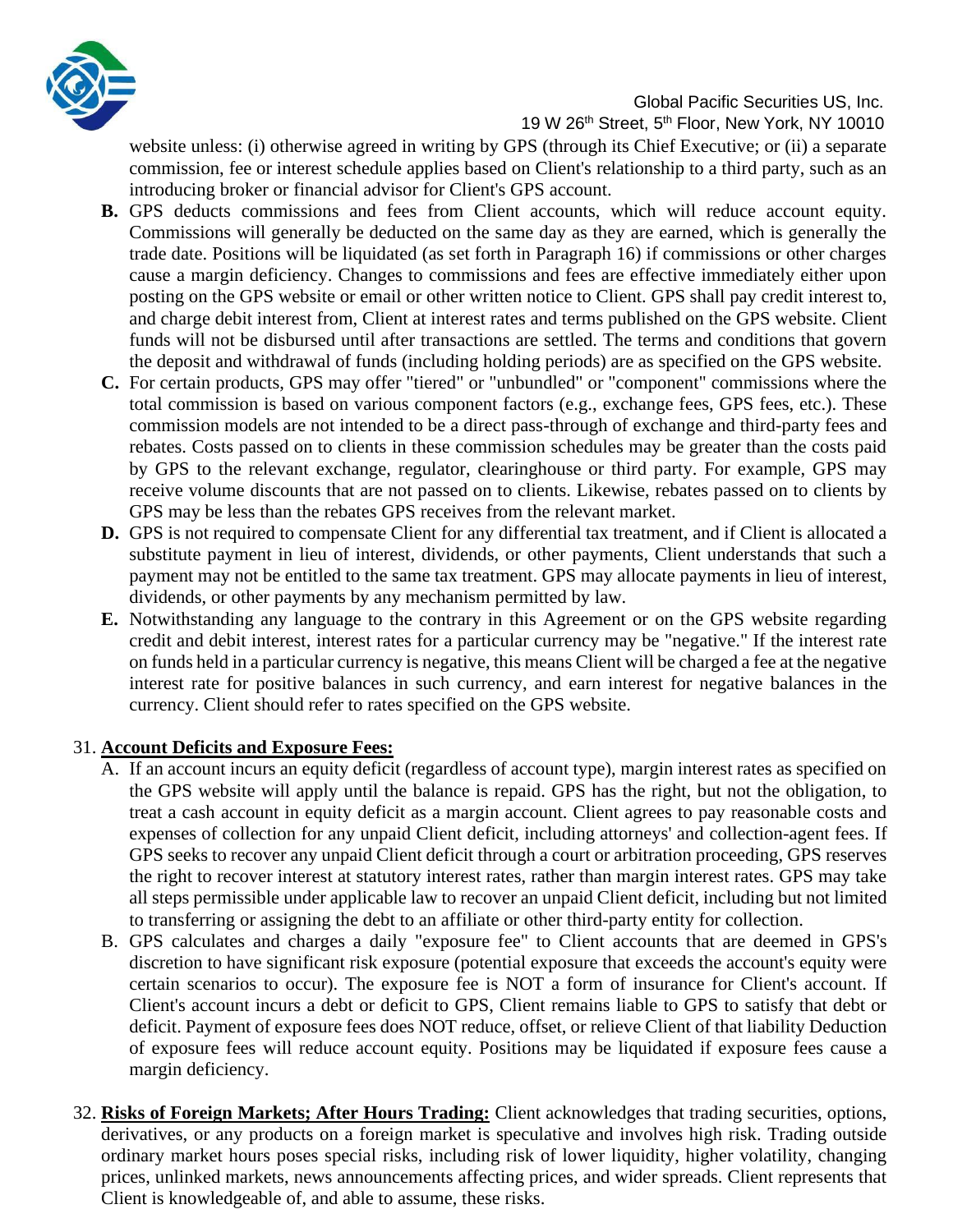

33. **Risks Regarding Political and Governmental Actions:** Governments of countries in which GPS clients reside, or countries in which GPS clients invest, may take economic and/or political actions that are adverse to investors and such actions may negatively affect Client's account. Client agrees that GPS is not liable for such actions. For example, if Client invests in securities or other investment products in a foreign jurisdiction, such assets, or cash to secure such assets, typically will be held at a bank, clearinghouse or other facility in such foreign jurisdiction. Assets and cash held in foreign jurisdictions are inherently vulnerable to the risk that the government in such jurisdiction could freeze or confiscate or take some other action against such assets for some purpose, temporarily or permanently. Likewise, even with respect to investments within Client's own country, governments may freeze or take other action against such assets on the basis of political, economic, or military conflict. Client acknowledges and agrees that GPS (and its affiliates) cannot and will not protect Client from actions by any governmental, political, military, or economic actor that may adversely impact Client's assets held by GPS, its agents or sub custodians. Client agrees that that GPS (and its affiliates) is not liable for any losses or damages Client may incur as a result of any such action.

# 34. **Knowledge of Securities, Warrants and Options; Corporate Actions:**

- A. Client is responsible for knowing the terms of any securities, options, derivatives, warrants or other products in Client's account, including but not limited to upcoming corporate actions (e.g., tender offers, reorganizations, stock splits, bankruptcy, or class action rights, etc.) and expiration dates of options or other derivative products. GPS has no obligation to notify Client of any such or similar terms, corporate actions, expiration dates, deadlines, required actions, or dates of meetings, nor is GPS obligated to take any action without written Notice from Client to GPS.
- B. If Client receives fractional shares as the result of a stock split or other corporate action, GPS, in its sole discretion, may sell the fractional shares either on the open market or to the issuer or transfer agent, and Client is entitled to receive Client's pro rata share of the proceeds of such sale. If sold on the open market, the sale price may differ from that offered to certain registered owners by the issuer or transfer agent.

### 35. **Quotes, Market Information, Research and Internet Links:** Quotes, news, research, and

information accessible through GPS tools and services (including through links to outside websites) ("Information") may be prepared and/or provided by third parties ("Providers"). The Information is the property of the Provider or their licensors, who are solely responsible for its content, and is protected by law. Client agrees not to reproduce, distribute, sell or commercially exploit the Information in any manner without written consent of the Provider. GPS reserves the right to terminate access to the Information. None of the Information constitutes a recommendation by GPS or a solicitation to buy or sell. GPS, its affiliates, and the Providers do not guarantee accuracy, timeliness, or completeness of the Information, and Client should consult an advisor before making investment decisions. Reliance on quotes, data or other information is at Client's own risk. In no event will GPS, any GPS affiliate, or the Providers be liable for consequential, incidental, special or indirect damages arising from use of the Information. THERE IS NO WARRANTY OF ANY KIND, EXPRESS OR IMPLIED, REGARDING THE INFORMATION, INCLUDING WARRANTY OF MERCHANTABILITY, WARRANTY OF FITNESS FOR A PARTICULAR USE OR WARRANTY OF NON- INFRINGEMENT.

36. **License to Use GPS Software:** IBKR grants GPS and GPSs clients to use its software.

# 37. **LIMITATION OF LIABILITY:**

A. CLIENT ACCEPTS THE GPS SYSTEM "AS IS", AND WITHOUT WARRANTIES, EXPRESS OR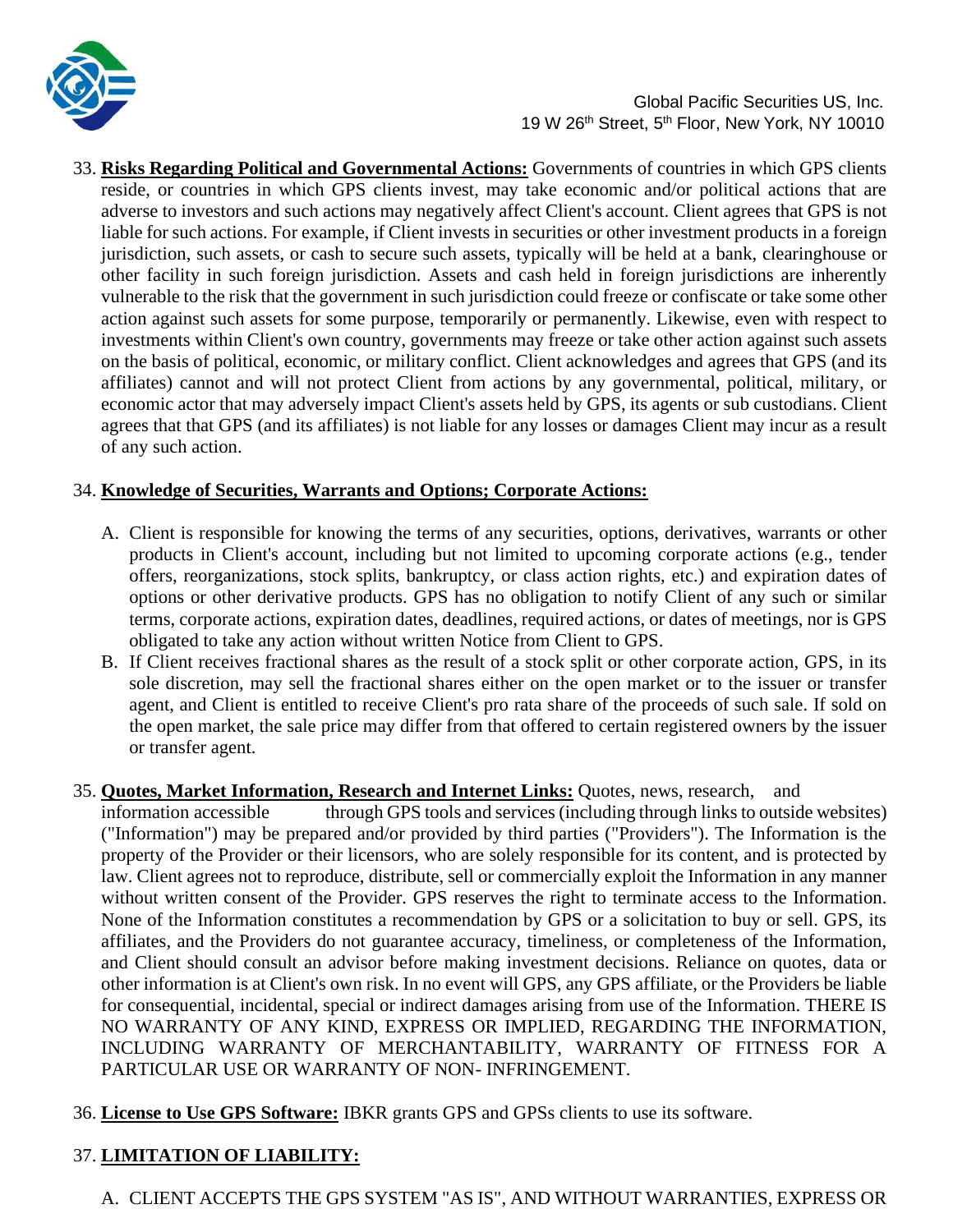

19 W 26<sup>th</sup> Street, 5<sup>th</sup> Floor, New York, NY 10010

IMPLIED, INCLUDING, BUT NOT LIMITED TO: THE IMPLIED WARRANTIES OF MERCHANTABILITY OR FITNESS FOR A PARTICULAR USE, PURPOSE OR APPLICATION; TIMELINESS; FREEDOM FROM INTERRUPTION; OR ANY IMPLIED WARRANTIES ARISING FROM TRADE USAGE, COURSE OF DEALING OR COURSE OF PERFORMANCE. UNDERNO CIRCUMSTANCES SHALL GPS (OR ANY AFFILIATE OF GPS) BE LIABLE FOR ANY PUNITIVE, INDIRECT, INCIDENTAL, SPECIAL OR CONSEQUENTIAL LOSS OR DAMAGES, INCLUDING LOSS OF BUSINESS, PROFITS OR GOODWILL. GPS (AND ANY AFFILIATE OF GPS) SHALL NOT BE LIABLE TO CLIENT BY REASON OF DELAYS OR INTERRUPTIONS OFSERVICE OR TRANSMISSIONS, OR FAILURES OF PERFORMANCE OF THE GPS SYSTEM, REGARDLESS OF CAUSE, INCLUDING, BUT NOT LIMITED TO: THOSE CAUSED BY HARDWARE OR SOFTWARE MALFUNCTION; GOVERNMENTAL, EXCHANGE OR OTHER REGULATORY ACTION; ACTS OF GOD; WAR, TERRORISM, PUBLIC HEALTH EVENTS (INCLUDING PANDEMICS); GPS'S INTENTIONAL ACTS; OR GPS'S FAILURE TO ACT TO PREVENT SERVICE DISRUPTION OR SYSTEM FAILURE. CLIENT RECOGNIZES THAT THERE MAY BE DELAYS OR INTERRUPTIONS IN THE USE OF THE GPS SYSTEM, INCLUDING, FOR EXAMPLE, THOSE CAUSED INTENTIONALLY BY GPS FOR PURPOSES OF SERVICING THE GPS SYSTEM.

- B. NOTHING IN THIS AGREEMENT REPRESENTS A CONTRACTUAL PROMISE OF WARRANTY TO THE CLIENT REGARDING GPS'S COMPLIANCE WITH APPLICABLE LAWS, RULES, OR REGULATIONS. NOR IS ANYTHING IN THIS AGREEMENT INTENDED TO CREATE A CONTRACTUAL OR PRIVATE CAUSE OF ACTION FOR ANY NON-COMPLIANCE WITH APPLICABLE LAWS, RULES (INCLUDING BUT NOT LIMITED TO RULES OF ANYEXCHANGE, MARKET CENTER, OR CLEARINGHOUSE) OR REGULATIONS. GPS SPECIFICALLY DISCLAIMS ANY SUCH WARRANTY OR OBLIGATION.
- 38. **INDEMNIFICATION:** Client agrees to indemnify, hold harmless and defend GPS, its affiliates, and their respective officers, directors, employees, agents, and representatives from any and all liabilities, losses, costs, judgments, penalties, claims, actions, damages, or expenses (collectively, "Losses") arising from or relating to: (i) any action taken in reliance on any representation, information or instruction received from Client; (ii) Client's breach of this Agreement; (iii) any action taken by GPS to enforce its rights under this Agreement; (iv) any inquiry, information request, or other action by a third party related to Client's account, including to Client assets, liabilities, transactions, instructions, actions, or inactions; (v) any Event of Default as defined hereunder; or (vi) Client's violation or infringement of any intellectual property right held by GPS or its affiliates, except to the extent that such Losses directly result from GPS's gross negligence, fraud or willful misconduct.
- 39. **Client Must Maintain Alternative Trading Arrangements:** Computer-based systems and networks such as those used by GPS are inherently vulnerable to disruption, delay or failure. As detailed herein, GPS is not liable to Client for any loss Client may suffer due to any restrictions on Client's account or interruptions, delays, or failure of GPS systems. In order to mitigate the risk of loss to Client that may be caused by such an event, or due to any other disruption in Client's ability to use their GPS account, Client agrees to maintain alternative trading arrangements of sufficient capacity and utility to allow Client to open, close or change positions as necessary to modify risk of loss to Client in the event of disruption in Client's ability to use GPS systems or services.
- 40. **Fast and Volatile Markets:** During periods of heavy trading and/or fast or volatile market conditions with wide price fluctuations ("Fast Markets"), there may be delays in GPS executing Client's orders or providing trading activity reports to Client. If Client places a market order in a Fast Market, there may be a significant difference in the quote Client receives prior to or at the time Client places the order and the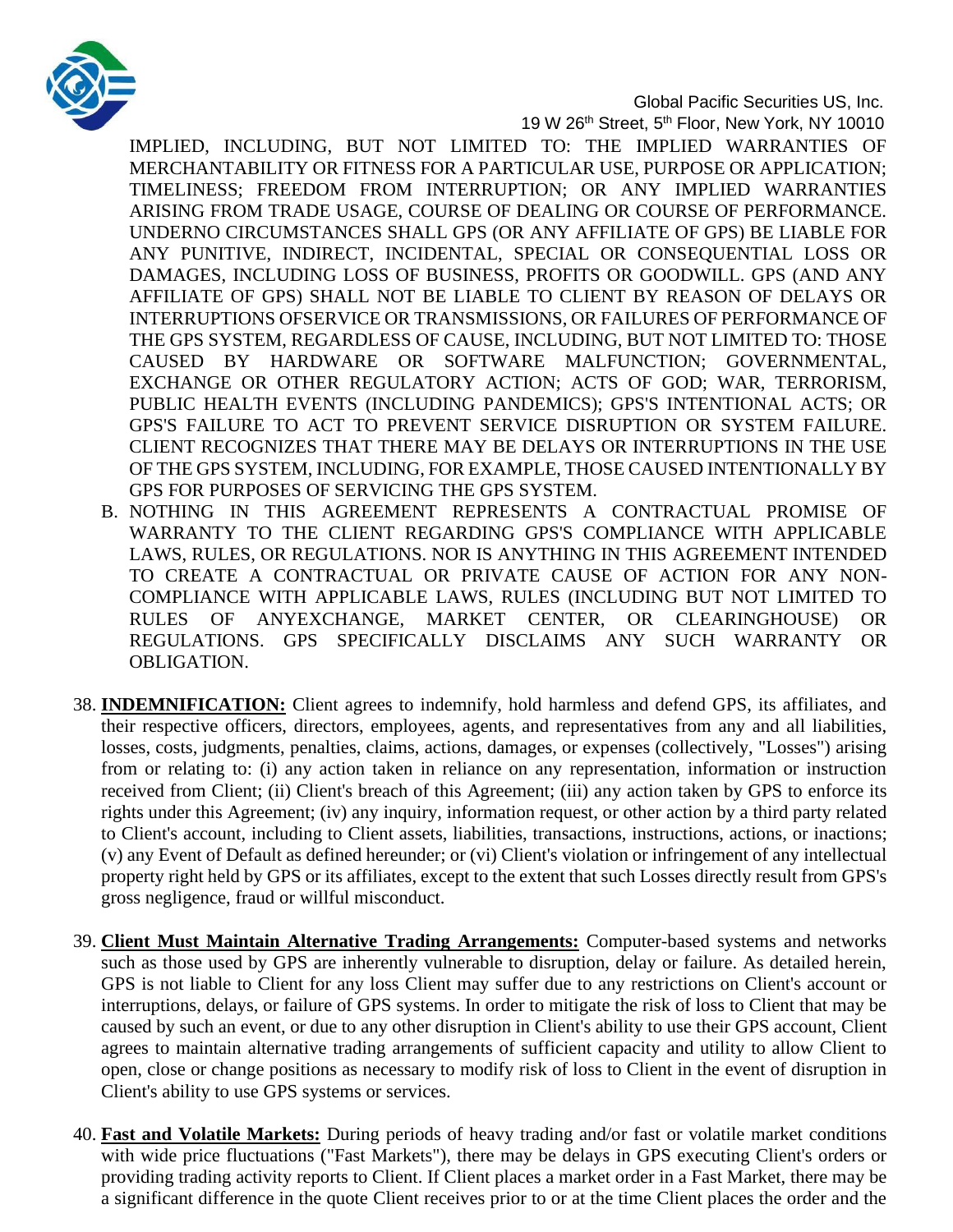

execution price Client receives. By placing a market order under such conditions, Client accepts this risk and waives any claim related to a difference between quoted and execution price. If GPS, in its sole discretion, believes any particular stock is or may be volatile, GPS may, but is not obligated to, decline to allow Clients, including Client, to place orders for that stock through GPS's systems. In addition, GPS reserves the right, but is not obligated, to prevent any IPO stock from being traded through GPS's services. GPS is not liable to Client for any losses, lost opportunities or increased commissions that may result from Client being unable to place orders for these stocks through GPS's services.

- 41. **GPS and Its Affiliates:** A copy of GPS's audited financial statements shall be posted on the GPS website and, upon receipt of written Notice of a request, mailed to Client. Clients shall rely only on the financial condition of GPS, and not on its affiliates, which are not liable for GPS's acts and omission.
- 42. **Consent to Accept Electronic Records and Communications:** Client agrees that GPS may furnish, and Client consents to accept, records and communications in electronic form to the maximum extent permitted by applicable law, including but not limited to electronic trade confirmations, account statements, tax information, proxy materials and other Client records and communications (collectively, "Records and Communications"). Electronic Records and Communications may be sent to Client's Trader Workstation ("TWS") or to Client's email address, or for security purposes may be posted on the GPS website or on the secure website of one of GPS's service providers and Client will need to log in and retrieve the Record or Communication. Client's consent to the receipt of electronic Records and Communications will apply on an ongoing basis and for every tax year unless withdrawn by Client. Client may withdraw such consent at any time by notification to GPS. If Client withdraws such consent, GPS will provide required Records and Communications (e.g., tax documents, proxy materials, etc.) in paper form. However, GPS reserves the right to require Client to close Client's account if Client withdraws consent to receiving electronic delivery of Records and Communications.

In order to trade using the GPS TWS, and to receive Records and Communications through TWS, certain hardware systems and software are required. These requirements are described on the GPS website. Because these requirements may change, Client must periodically refer to the GPS website for current system requirements. To receive electronic mail from GPS, Client is responsible for maintaining a valid and functioning email address. Client must submit immediate written Notice to GPS of a change in Client's email address by using those procedures to change a Client email address available on the GPS website.

- 43. **Complaints:** Complaints about Client's GPS account may be directed to GPS by submitting written Notice, as defined above, or by sending a letter by certified mail, return receipt requested to Global Pacific Securities US Inc, Attention: Client Services, 19 W 26th Street 5th FL, New York, NY 10010 USA.
- 44. **Governing Law:** This Agreement is governed by the laws of the State of New York, without giving effect to conflict-of-law's provisions. State and federal courts located in the County of New York have exclusive jurisdiction over disputes relating to this Agreement, and all other agreements entered between Client and GPS, except when arbitration is provided. Client waives any objection to the bringing of any proceedings in any such court by GPS and agrees not to claim that such proceedings have been brought in an inconvenient forum or that such court does not have jurisdiction over it. However, the foregoing shall not prevent GPS from bringing an action in any court of any other jurisdiction, in its discretion. In all judicial actions, arbitrations or dispute resolution methods, the parties waive any right to punitive damages.
- 45. **Service of Process:** Client agrees that GPS may affect service of process for any legal proceeding, including but not limited to arbitration actions, by email and either first-class US mail or overnight mail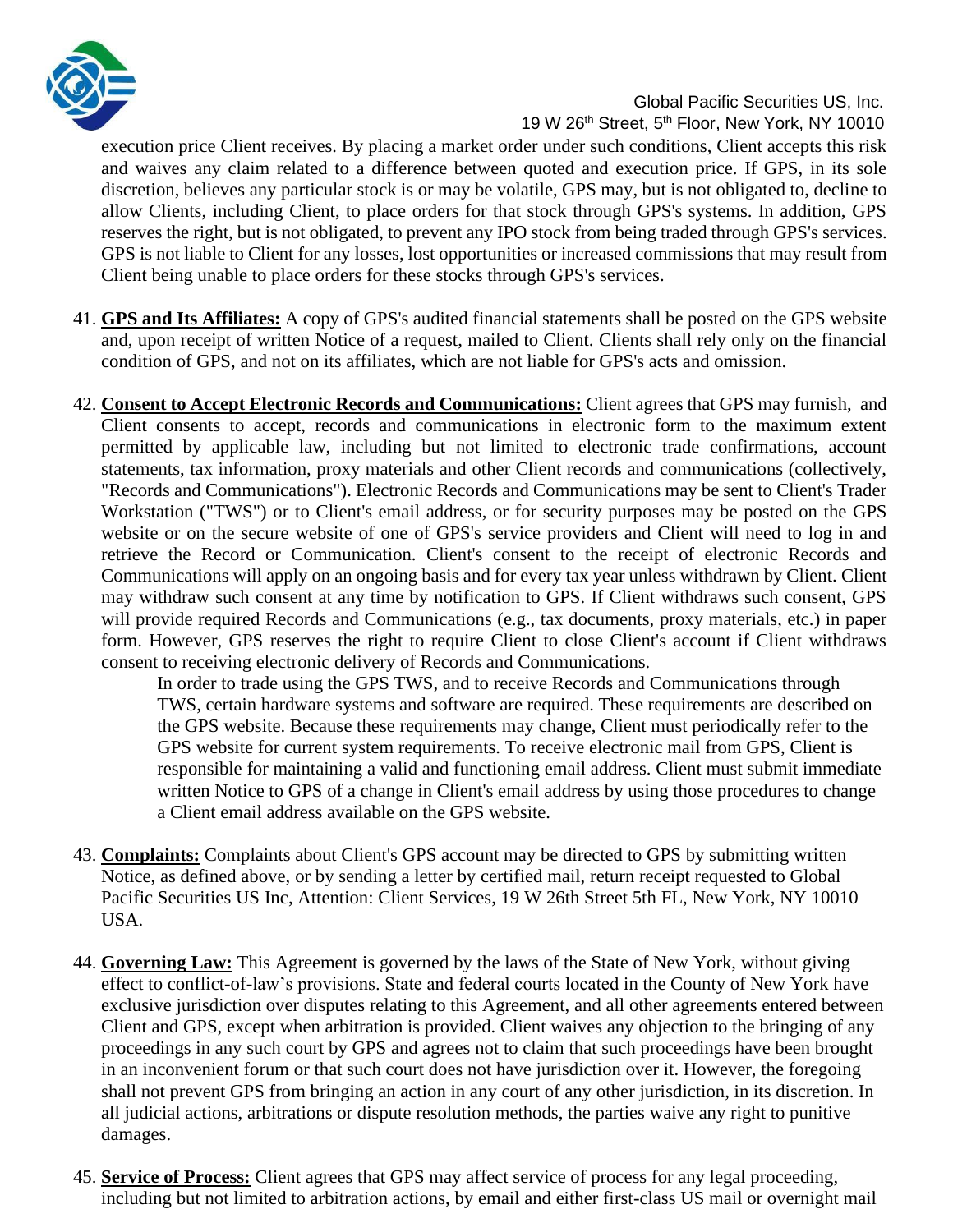

delivery to the email address and mailing address Client has most recently provided to GPS in connection with Client's GPS account.

- 46. **Assignment and Termination:** Client may not assign or transfer any rights or obligations hereunder without the prior written consent of GPS (through its Chief Executive Officer or General Counsel). GPS may assign any debts or deficits owed by Client to an GPS affiliate. In addition, upon notice to Client, GPS may assign this Agreement to another brokerage firm. This Agreement shall inure to the benefit of GPS's successors and assigns. GPS may terminate this Agreement or its services to Client any time. Client may close their account upon written Notice to GPS, but only after all positions are closed and all other requirements specified on the GPS website regarding account closure are satisfied.
- 47. **Severability and Non-Waiver:** If any provision of this Agreement is unenforceable, it shall not invalidate other provisions. If any provision of this Agreement is declared or found to be illegal, unenforceable, or void, in whole or in part, then Client and GPS will be relieved of all obligations arising under such provision, but only to the extent that it is illegal, unenforceable or void, and Client and GPS agree that this Agreement will be deemed amended by modifying such provision to the minimum extent necessary to make it legal and enforceable while preserving its intent or, if that is not possible, by substituting therefor another provision that is legal and enforceable and achieves the same objectives. Failure of GPS to enforce any term or condition of this Agreement is not a waiver of the term or condition. No provision of this Agreement can be waived without the written consent of GPS (through its Chief Executive Officer or General Counsel).
- 48. **Entire Agreement:** This Agreement contains the entire agreement between the parties, who have made no other representations or warranties. Client agrees to the provision of this Agreement in English and represents that Client understands its terms and conditions.

### 49. **Privacy and Data Protection:**

- A. Client accepts the Global Pacific Securities US Privacy Policy ("GPS Privacy Policy"), which is posted on GPS's website and is incorporated herein by reference. Client consents to the collection and use of Client's information as described in the GPS Privacy Policy. If Client resides in the European Union ("EU") or is otherwise entitled to protection under EU data privacy laws, including the EU General Data Protection Directive ("GDPR"), Client agrees that GPS may collect and process Client's personal data in accord with the GPS Privacy Policy to the extent permitted under the GDPR.
- B. Client consents to recording of all telephone conversations with GPS representatives.
- C. Client authorizes GPS, directly or through third parties, to make any inquiries that GPS considers necessary to conduct business with Client. This may include ordering a credit report, performing other credit checks, and performing an investigation in the event of any default or breach of the obligations herein by Client, or verifying the information Client provides against third-party databases. Any information obtained is maintained in accordance with the GPS Privacy Policy.

### 50. **Mandatory Arbitration:**

- **A.** This agreement contains a pre-dispute arbitration clause. By signing an arbitration agreement, the parties agree as follows:
	- I. ALL PARTIES TO THIS AGREEMENT ARE GIVING UP THE RIGHT TO SUE EACH OTHER IN COURT, INCLUDING THE RIGHT TO A TRIAL BY JURY, EXCEPT AS PROVIDED BY THE RULES OF THE ARBITRATION FORUM IN WHICH A CLAIM IS FILED.
	- II. ARBITRATION AWARDS ARE GENERALLY FINAL AND BINDING; A PARTY'S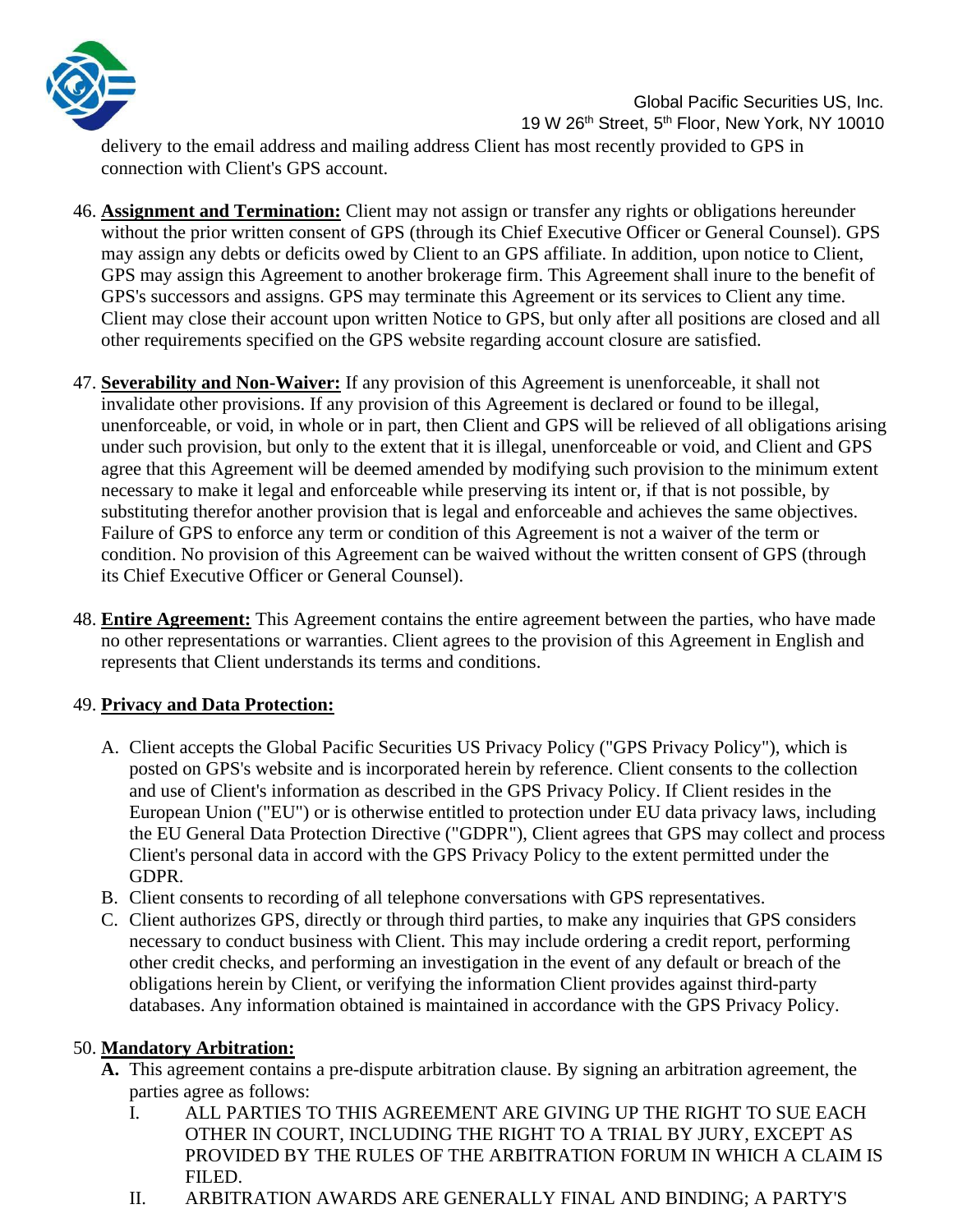

19 W 26<sup>th</sup> Street, 5<sup>th</sup> Floor, New York, NY 10010

ABILITY TO HAVE A COURT REVERSE OR MODIFY AN ARBITRATION AWARD IS VERY LIMITED.

- III. THE ABILITY OF THE PARTIES TO OBTAIN DOCUMENTS, WITNESS STATEMENTS AND OTHER DISCOVERY IS GENERALLY MORE LIMITED IN ARBITRATION THAN IN COURT PROCEEDINGS.
- IV. THE ARBITRATORS DO NOT HAVE TO EXPLAIN THE REASON(S) FOR THEIR AWARD UNLESS, IN AN ELIGGPSLE CASE, A JOINT REQUEST FOR AN EXPLAINED DECISION HAS BEEN SUBMITTED BY ALL PARTIES TO THE PANEL AT LEAST 20 DAYS PRIOR TO THE FIRST SCHEDULED HEARING DATE.
- V. THE PANEL OF ARBITRATORS MAY INCLUDE A MINORITY OF ARBITRATORS WHO WERE OR ARE AFFILIATED WITH THE SECURITIES INDUSTRY.
- VI. THE RULES OF SOME ARBITRATION FORUMS MAY IMPOSE TIME LIMITS FOR BRINGING A CLAIM IN ARBITRATION. IN SOME CASES, A CLAIM THAT IS INELIGGPSLE FOR ARBITRATION MAY BE BROUGHT IN COURT.
- VII. THE RULES OF THE ARBITRATION FORUM IN WHICH THE CLAIM IS FILED, AND ANY AMENDMENTS THERETO, SHALL BE INCORPORATED INTO THIS AGREEMENT.
- **B.** Client agrees that any controversy, dispute, claim, or grievance between GPS, any GPS affiliate or any of their shareholders, officers, directors employees, associates, or agents, on the one hand, and Client or, if applicable, Client's shareholders, officers, directors employees, associates, or agents on the other hand, arising out of, or relating to, this Agreement, or any account(s) established hereunder in which securities may be traded; any transactions therein; any transactions between GPS and Client; any provision of the Client Agreement or any other agreement between GPS and Client; or any breach of such transactions or agreements, shall be resolved by arbitration, in accordance with the rules then prevailing of any one of the following: JAMS (pursuant to JAMS's Comprehensive Arbitration Rules and Procedures), the Financial Industry Regulatory Authority, or the arbitration forum of any exchange of which GPS is a member, as the true claimant-in- interest may elect. If Client is the claimant-in- interest and has not selected an arbitration forum within ten days of providing notice of Client's intent to arbitrate, GPS shall select the forum. The award of the arbitrators, or a majority of them, shall be final, and judgment upon the award rendered may be entered in any court, state or federal, having jurisdiction.
- **C.** No person shall bring a putative or certified class action to arbitration, nor seek to enforce any predispute arbitration agreement against any person who has initiated in court a putative class action; or who is a member of a putative class who has not opted out of the class with respect to any claims encompassed by the putative class action until:
	- i. the class certification is denied; or
	- ii. the class is decertified; or
- iii. the Client is excluded from the class by the court. Such forbearance to enforce an agreement to arbitrate shall not constitute a waiver of any rights under this Agreement except to the extent stated herein.
- 51. **Attorney's Fees:** With the exception of GPS's right to recover from Client the cost of GPS's attorneys' fees under paragraphs 16 and 34 hereunder, in all other instances, including but not limited to arbitration, mediation, litigation, inquiry, or any other matter or proceeding between or regarding Client and GPS, GPS and Client agree: (i) to bear their own legal costs, including attorney's fees; and (ii) waive rights to recover from the other party any such costs or fees incurred to the extent permissible under applicable law. Each party agrees to indemnify the other party for any costs or fees, including attorney's fees, incurred defending itself against any attempt by the other party to recover attorney's fees in violation of this provision